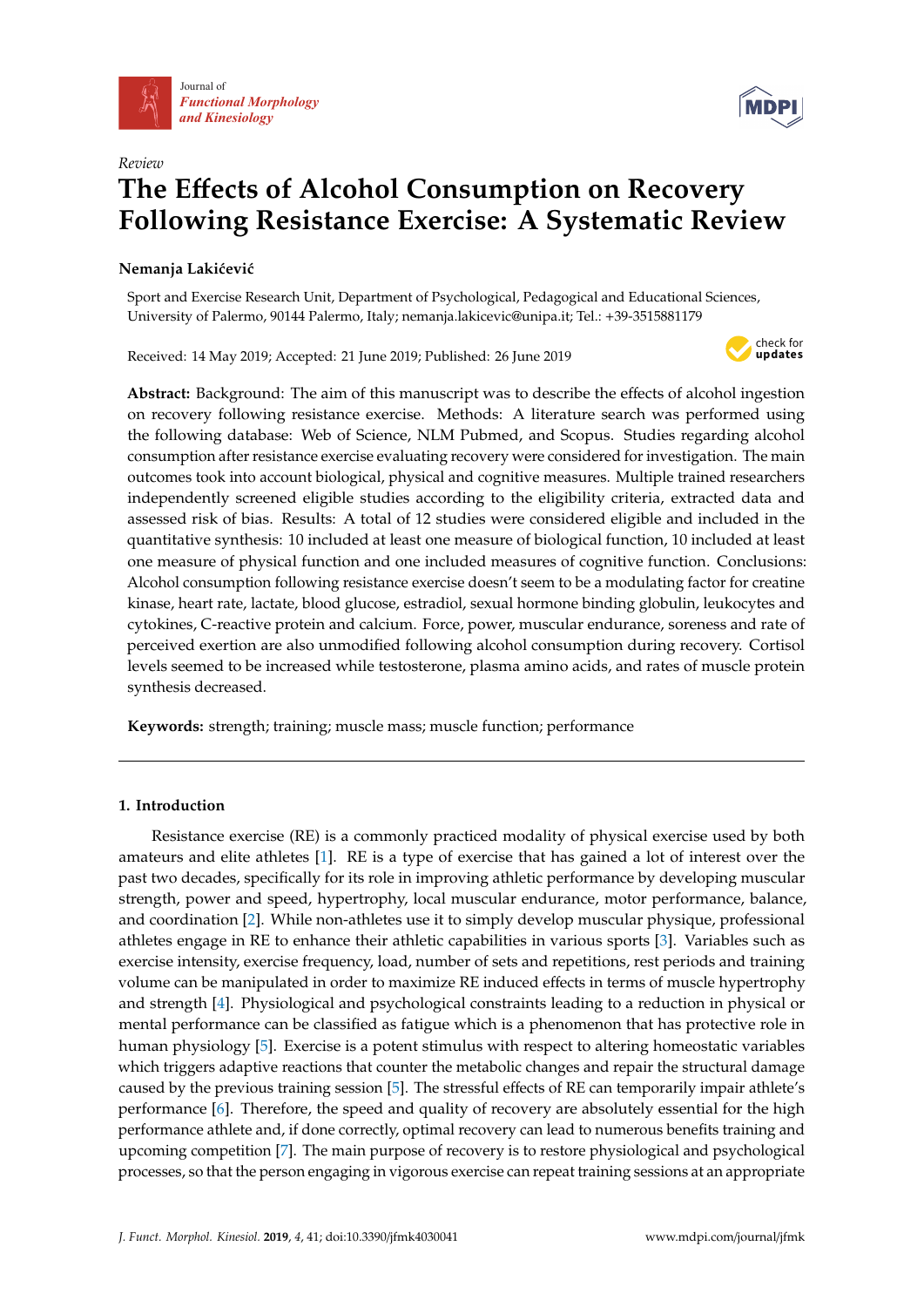level [\[7\]](#page-15-4). It is also typically dependent on the nature of the exercise performed and any other outside stressors that the athlete may be exposed to [\[7\]](#page-15-4).

Certainly, one of the unnecessary stressors during recovery phase is alcohol (ALC) consumption [\[8,](#page-15-5) [9\]](#page-15-6). Worldwide, alcohol is the most commonly used psychoactive drug; it is estimated that each adult person consumes, on average, about 4.3 L of pure alcohol per year [\[10\]](#page-15-7). In the current era, consumption of alcohol is increasing exponentially in Western society [\[11](#page-15-8)[–13\]](#page-15-9) and it is common knowledge that alcohol can permeate virtually every organ and tissue in the body, resulting in tissue injury and organ dysfunction [\[14\]](#page-15-10). Alcohol consumption results in hormonal disturbances that can disrupt the physiological ability to maintain homeostasis and eventually can lead to various disorders, such as cardiovascular diseases, reproductive deficits, immune dysfunction, certain cancers, bone disease, and psychological and behavioral disorders [\[14\]](#page-15-10). In terms of post exercise recovery, acute alcohol ingestion reduces muscle protein synthesis in a dose-and time-dependent manner, after the cessation of exercise stimulus [\[8\]](#page-15-5). Alcohol does this mainly by suppressing the phosphorylation and activation of the mTOR pathways, the crucial kinase cascade regulating translation initiation [\[8,](#page-15-5)[15\]](#page-15-11). Concomitantly, alcohol increases the expression of muscle specific enzymes that are up regulated by conditions that promote skeletal muscle atrophy [\[8,](#page-15-5)[16\]](#page-15-12).

Emerging research provides new insights into the effect of alcohol consumption on post-exercise muscle recovery but more research is needed to determine how this relationship exists and establish the physiological mechanisms governing this response. Therefore, the aim of this review is to understand the effects of alcohol consumption during recovery, on muscle function, following RE.

#### **2. Materials and Methods**

Preferred Reporting Items for Systematic Reviews and Meta-Analyses (PRISMA) statement has been used to structure this manuscript.

#### *2.1. Inclusion and Exclusion Criteria*

Studies that meet the following criteria will be included or excluded in this systematic review.

#### *2.2. Eligibility Criteria*

When it comes to eligibility criteria, only articles written in English language and published in peer-reviewed journals have been considered during the search. There was no limit on publication date when it comes to article eligibility. Different formats of publications such as reviews, meta-analysis, abstracts, citations, scientific conference abstracts, opinion pieces, books, book reviews, statements, letters, editorials, non-peer reviewed journal articles and commentaries have been excluded. With respect to intervention, publications were included only if they used a specific measure of performance or biomarker, that considered recovery following RE and alcohol intoxication. Articles exploring recovery after endurance type of training have been eliminated.

#### *2.3. Participants*

All the analyzed participants were adults to whom an ALC intervention was administered following a bout of RE. Children were not considered for analysis. There was no limitation when it comes to age, gender, number of participants, and duration of intervention or follow up period. Furthermore, there was no limitation when it comes to training status.

## *2.4. Interventions*

The interventions described in the eligibility criteria will be included in this review. The interventions aimed to understand the effects of ALC on biological, physical and cognitive measures following RE. According to the nature of the review different methodological approaches which evaluate similar outcomes will be considered.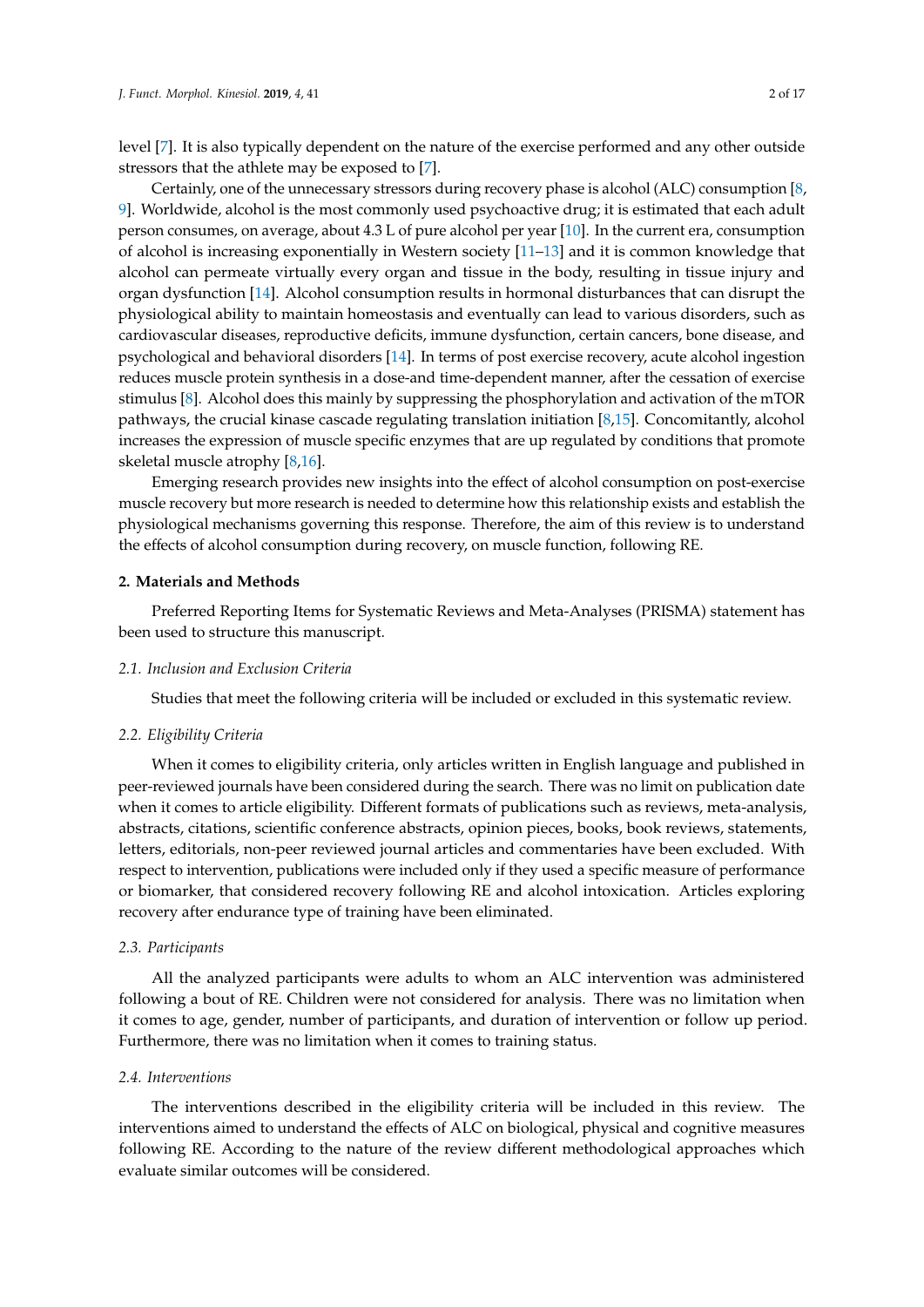#### *2.5. Comparators*

Comparators will be control groups (people not consuming ALC [NO-ALC]) if present or if cross-over designs will be adopted the intervention groups will act as controls after each wash-out period.

#### *2.6. Outcomes*

The primary outcome will be to understand the effects of ALC compared to the NO-ALC intervention. Such findings will be applied to all the biological, physical and cognitive measures retrieved.

## *2.7. Search Strategy*

We used EndNote v. 8.1 software (Clarivate Analytics, Jersey, UK) for the article search. The papers have been collected through PubMed (NLM), Web of Science (TS), and Scopus using the string: (("alcohol" AND "exercise\*" and "recovery\*"; "ethanol" AND "exercise" AND "recovery"; "alcohol\*" AND "resistance training" AND "recovery"; "ethanol" AND "resistance training\*" AND "recovery"; "alcohol\*" AND "strength\*" AND "recovery"; "ethanol" AND "strength" AND "recovery"; "alcohol\*" AND "training" AND "recovery"; "ethanol" and "training" and "recovery")).

#### *2.8. Selection of Study Objects*

The article screening was carried out in a three-step process: title reading, abstract reading and full text reading, respectively. If any disagreements were noticed between the two investigators, a third one considered the current process independently and discussed the decision with the other investigators. Furthermore, investigators were not blinded to the manuscripts, study title, authors, or associated institutions during the selection process. Both qualitative and quantitative articles were included in the review. The screening processes have been summarized via PRISMA flow diagram (Figure [1\)](#page-3-0).

#### *2.9. Risk of Bias*

Risk of bias for the included studies was assessed through Downs and Black checklist [\[17\]](#page-15-13). This tool is useful when evaluating the quality of original research articles in order to synthesize evidence for public health purposes. This checklist contains 27 'yes'-or-'no' questions over five different domains. It offers both an overall score for study quality and a numeric score out of a possible 32 points. The five domains contain questions about study quality, external validity, study bias, confounding and selection bias, and power of the study.

Two independent researchers have completed the Downs and Black checklist of all included articles to determine the quality of each study. The maximum score a study can receive is 32, with higher scores indicating better quality. The studies were then divided into groups and marked as 'high quality' (score 23–32), 'moderate quality' (score 19–22), 'lower quality' (score 16–18) or 'poor quality' (<14) (Supplementary File S1 and S2). Kendall Tau correlation coefficient statistical method was used to determine inter-rater reliability. We used R statistical software (Bell Laboratories, Murray Hill, NJ, USA) version 3.6 to perform this analysis. Quality of evidence was determined by the study design and by Downs and Black score.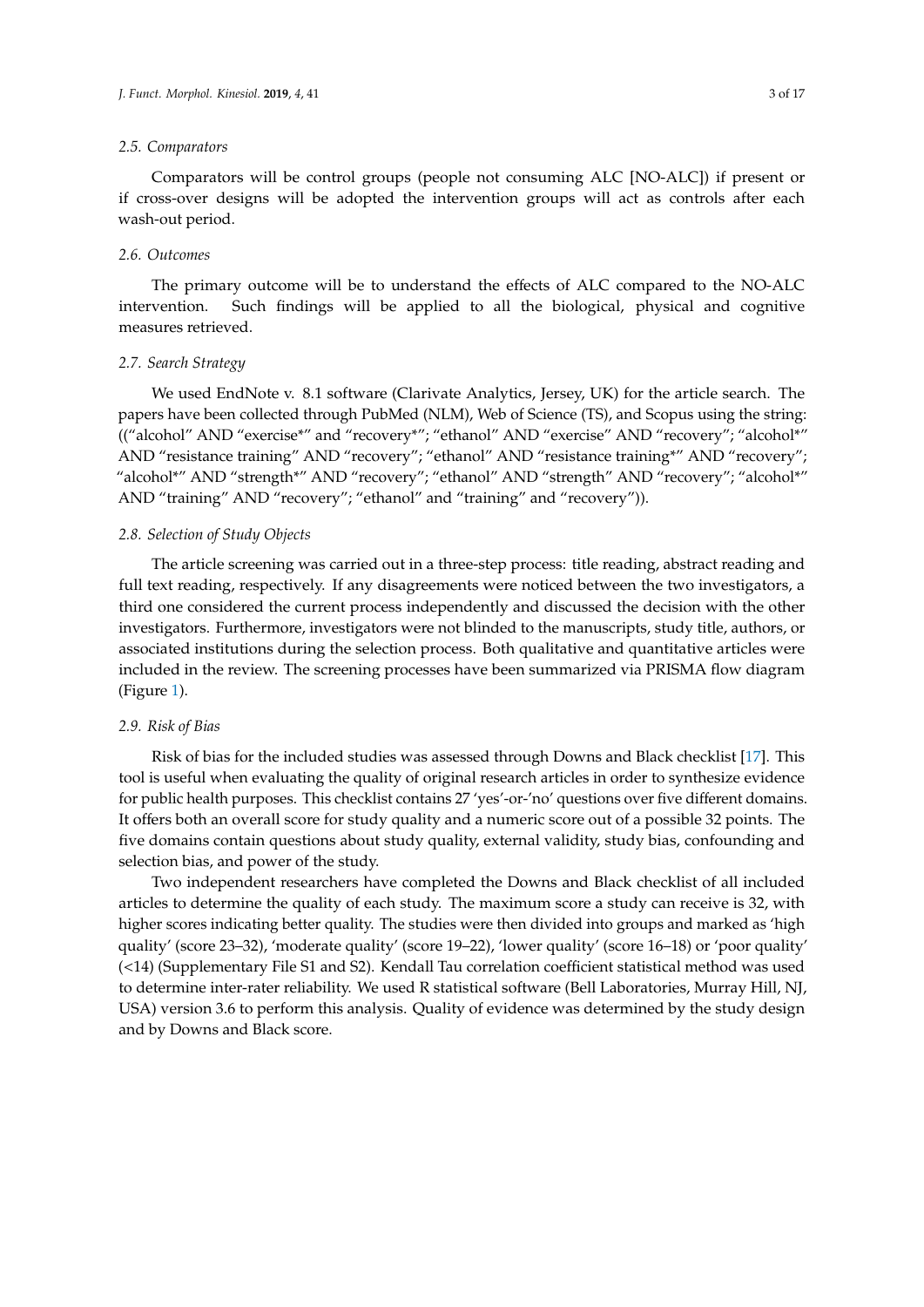<span id="page-3-0"></span>

**Figure 1.** Prisma Flow Diagram **Figure 1.** Prisma Flow Diagram

## *2.9. Risk of Bias 2.10. Data Synthesis*

The critical information acquired from the included articles was extracted into Microsoft  $\operatorname{Excel}$ for Macintosh, version 14.0 (Microsoft Corp, Redmond, WA, USA) spreadsheet. The most important characteristics of the studies, as author name and publication year, sample size, aim, alcohol dose, how this was mixed and administered, the study measures, the RE protocol adopted, the study design and the outcomes have been delineated in the tables while certain specifics about the particular study were described in a narrative manner.

#### $T_{\text{ref}}$ articles to determine the quality of each study. The maximum score a study can receive is  $32, 22, 32, ...$ **3. Results**

From a preliminary title and abstract search, a total number of 471 studies have been identified in the three screened databases. After the application of inclusion criteria on each article's title and abstract, 63 records were considered eligible. Duplicates were removed leaving 24 studies for full text screening. After full text screening, two additional studies from the relevant bibliography have been added. Of the 24 studies analyzed, 10 were included for the final synthesis. Therefore a total number of 12 studies were included in the qualitative synthesis of this review article. The process of article *2.10. Data Synthesis* and Black checklist for all included studies (Supplementary File S1 and S2). The mean score was 19 (range = 12–28). After performing the inter-rater reliability test via Kendall Tau analysis we detected  $\frac{1}{2}$ the score of 0.46 which can be classified as moderate but significant (*p*-value 0.026). As previously stated, after comprehensive screening, files were split into different quality categories in accordance to predetermined quality criteria (Supplementary File S1 and S2). inclusion has been synthesized in Figure [1.](#page-3-0) Risk of bias assessment was finalized through Downs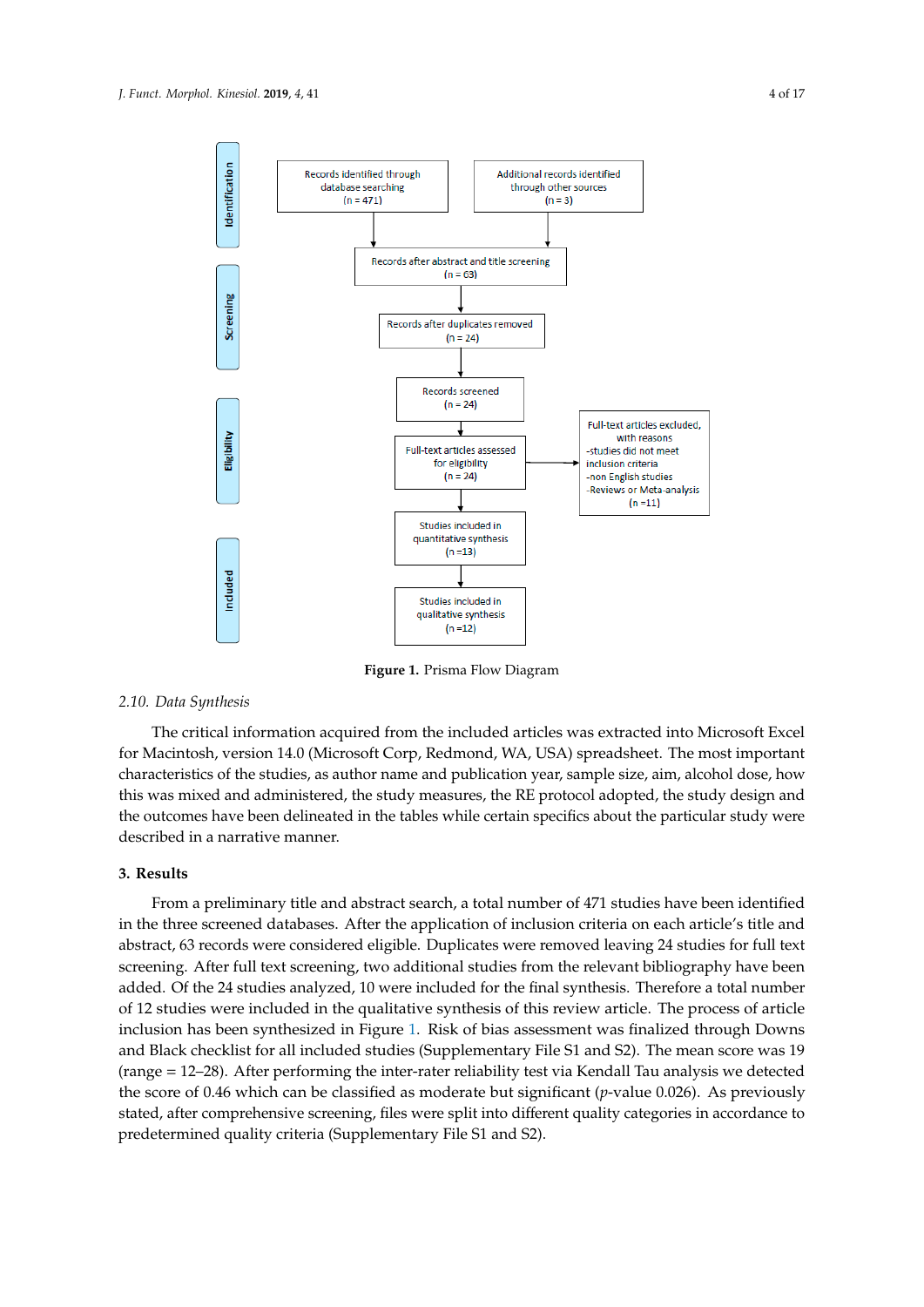In order to evaluate the effects of alcohol consumption on recovery following RE, the results have been summarized into three categories: (1) biological and (2) physical measures and (3) cognitive function.

Of the retrieved studies, 10 took into account at least one biological measure [\[9,](#page-15-6)[18–](#page-15-14)[26\]](#page-16-0), 11 took into account at least one physical measure [\[9](#page-15-6)[,18–](#page-15-14)[25](#page-15-15)[,27,](#page-16-1)[28\]](#page-16-2) and cognitive function only one [\[24\]](#page-15-16).

The retrieved biological measures include creatine kinase (CK) [\[18](#page-15-14)[–25\]](#page-15-15), heart rate [\[19,](#page-15-17)[26\]](#page-16-0), lactate [\[19](#page-15-17)[,26\]](#page-16-0), blood glucose [\[9\]](#page-15-6), urine measures [\[24\]](#page-15-16), cortisol [\[19,](#page-15-17)[21,](#page-15-18)[24,](#page-15-16)[26\]](#page-16-0), testosterone [\[19](#page-15-17)[,21,](#page-15-18)[24,](#page-15-16)[26\]](#page-16-0), estradiol [\[26\]](#page-16-0), sexual hormone binding globulin (SHBG) [\[21,](#page-15-18)[26\]](#page-16-0), leukocytes and cytokines [\[19,](#page-15-17)[21,](#page-15-18)[22\]](#page-15-19), C-reactive protein (CRP) [\[24\]](#page-15-16), plasma amino acids [\[9\]](#page-15-6), intracellular signaling proteins and rates of muscle protein synthesis (MPS) [\[9\]](#page-15-6) and calcium  $(Ca^{2+})$  [\[25\]](#page-15-15). The physical measures include force [\[18,](#page-15-14)[20–](#page-15-20)[25](#page-15-15)[,27,](#page-16-1)[28\]](#page-16-2), power [\[19](#page-15-17)[,21](#page-15-18)[,24,](#page-15-16)[28\]](#page-16-2), muscular endurance [\[25\]](#page-15-15), soreness [\[18,](#page-15-14)[20,](#page-15-20)[22,](#page-15-19)[23](#page-15-21)[,28\]](#page-16-2) and rate of perceived exertion (RPE) [\[19,](#page-15-17)[24](#page-15-16)[,26\]](#page-16-0). The cognitive measures included a modified version of the STROOP test which evaluated time and accuracy of each response for congruent and incongruent stimuli. The alcohol dose provided to the participants in the included studies ranged between 0.6g/kg to 1.5g/kg. As defined by Kalinowski and Humphreys [\[29\]](#page-16-3) a standard drink equals to 10 g of alcohol. Therefore, the alcohol dose provided to the participants, if we consider a man of 70kg, equals to 42 to 105 g of alcohol (4.2 to 10.5 standard drinks), which corresponds to 3 bottles of beer of 330 mL at 5% alcohol or a 370mL bottle of spirit at 37.5% alcohol, respectively. All the included studies adopted a cross-over research design. A summary of the retrieved studies is shown in Table [1.](#page-7-0)

## *3.1. Biological Measures*

#### 3.1.1. Creatine Kinase

Eight studies included CK measurement [\[18](#page-15-14)[–25\]](#page-15-15). All the retrieved studies showed that CK increases following each RE protocol in both ALC and NO-ALC conditions showing a time interaction with RE. However, when analysing interaction with the different conditions, no differences were shown between the ALC and NO-ALC condition for none of the retrieved studies. Clarkson et al. [\[20\]](#page-15-20), have also correlated peak CK activity from the ALC and the NO-ALC condition and found a high correlation coefficient (*r*=0.95), whereas Paulsen et al. [\[25\]](#page-15-15) have also stratified the findings for man and women finding again no differences between the two groups neither for time or treatment assessment. Such results, as also highlighted by each author of the included studies, demonstrate that ALC cannot be considered as a modulating factor for CK following RE and that the increases of CK are the result of muscle damage following the exercise bouts.

## 3.1.2. Heart Rate

Two studies included measures of heart rate [\[19,](#page-15-17)[26\]](#page-16-0). In both studies heart rate increased following the exercise intervention, however no difference was shown between the ALC and the NO-ALC condition.

## 3.1.3. Lactate

Two studies included measures of lactate [\[19,](#page-15-17)[26\]](#page-16-0). In both studies lactate increased following the exercise intervention, however no difference was shown between the ALC and the NO-ALC condition.

## 3.1.4. Blood glucose

Only Parr et al. [\[9\]](#page-15-6) evaluated the concentration of blood glucose. It has to be noted that Parr administered a concentration of alcohol in conjunction with either CHO or PRO. The results highlight a significant time and treatment interaction. Blood glucose concentration increased 0.5 and 4.5 h post intervention in the ALC-CHO group but not in the ALC-PRO or NO-ALC groups. Such findings demonstrate that blood glucose is affected by CHO but not ALC during recovery after RE.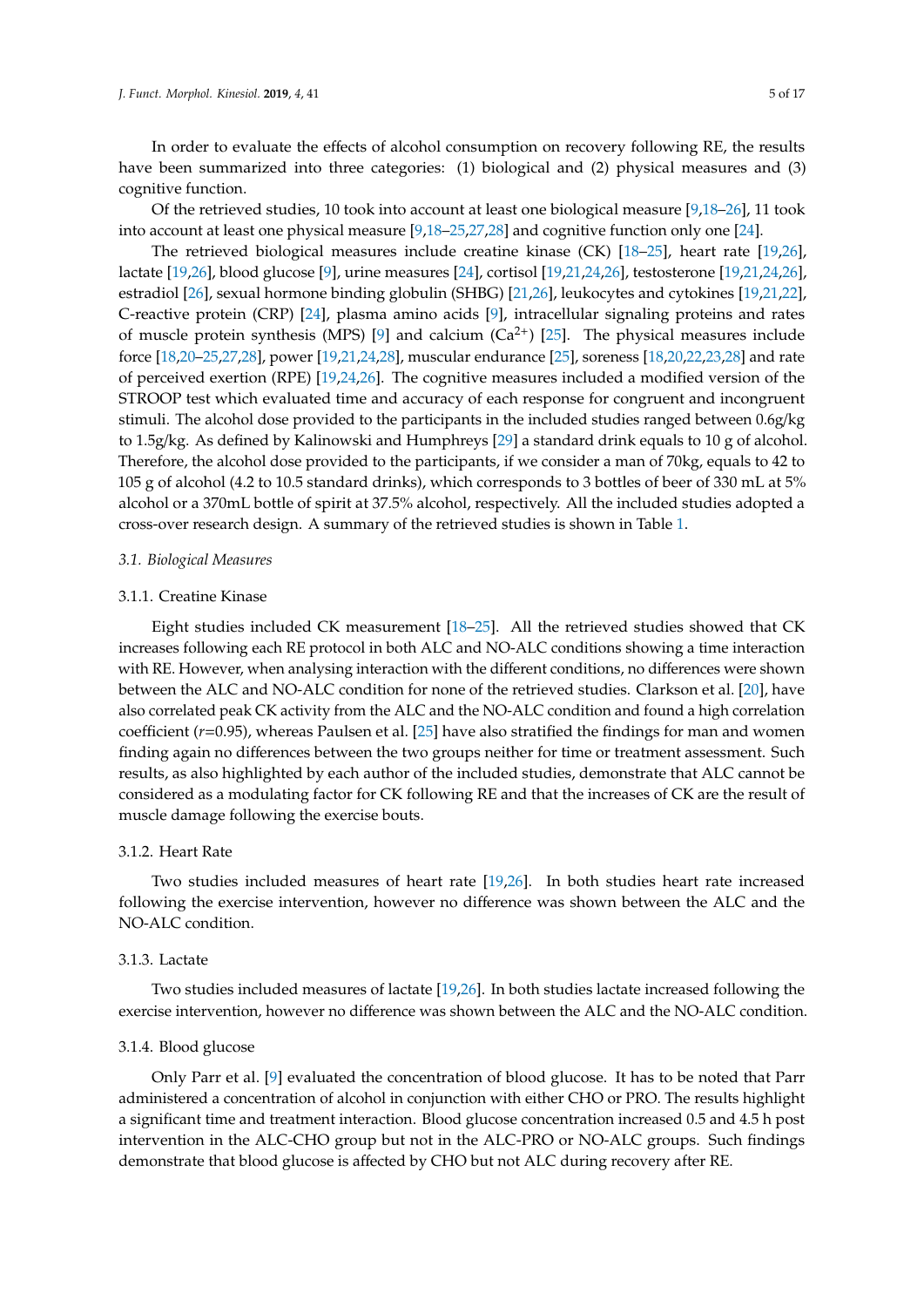| Author [Ref]<br>(Year)            | $\boldsymbol{n}$ | Aim                                                                                                                                               | Alcohol<br>(dose)                                                 | Mix                                                                                                                                | Administration<br>Time                                                                | <b>Measures</b>                                                                                      | <b>Resistance Training</b>                                                                                                            | Comparator  | <b>Outcomes</b> (Compared to<br>Comparator)                                                                                                                                                                                                                                                                                                                                                                               |
|-----------------------------------|------------------|---------------------------------------------------------------------------------------------------------------------------------------------------|-------------------------------------------------------------------|------------------------------------------------------------------------------------------------------------------------------------|---------------------------------------------------------------------------------------|------------------------------------------------------------------------------------------------------|---------------------------------------------------------------------------------------------------------------------------------------|-------------|---------------------------------------------------------------------------------------------------------------------------------------------------------------------------------------------------------------------------------------------------------------------------------------------------------------------------------------------------------------------------------------------------------------------------|
| Barnes et al.<br>$[27]$ (2010)    | 12               | Evaluate if ALC interacts<br>with damaged muscles.                                                                                                | 1g/kg                                                             | 37.5%<br>ALC/volume;<br>Smirnoff<br>Vodka in<br>orange juice<br>(ratio 3.2:1)                                                      | A beverage was<br>consumed every 15<br>min over a total time<br>of $90 \text{ min}$ . | -Strength.<br>-Peak and averaged<br>torque.                                                          | 300 maximal eccentric<br>contractions of the<br>quadriceps muscles<br>of one lower limb at<br>an angular speed of<br>$30^{\circ}/s$ . | Cross-Over  | No differences in acute<br>performance measures.<br>Decreased performance was seen<br>after 36h following ingestion.                                                                                                                                                                                                                                                                                                      |
| Barnes et al.<br>$[18]$ (2010)    | 11               | To compare the effects of<br>post-exercise ALC<br>ingestion with that of an<br>isocaloricnon-ALC<br>beverage on changes in<br>muscle performance. | 1g/kg                                                             | 37.5%<br>ALC/volume;<br>Smirnoff<br>Vodka in<br>orange juice<br>(ratio 3.2:1).                                                     | A beverage was<br>consumed every 15<br>min over a total time<br>of 90 min.            | -Soreness<br>-Peak and averaged<br>torque<br>$-CK$                                                   | 300 maximal eccentric<br>contractions of the<br>quadriceps muscles<br>of one lower limb at<br>an angular speed of<br>$30^{\circ}/s$ . | Cross-Over  | Peak concentric, eccentric were<br>lower in the ALC group.<br>No differences in CK and<br>soreness                                                                                                                                                                                                                                                                                                                        |
| Barnes et al.<br>[19] (2012)      | 10               | To investigate the effects<br>of post-game ALC<br>consumption<br>on whole-body,<br>sport-specific<br>performance.                                 | 1g/kg                                                             | 37.5%<br>ALC/volume;<br>Smirnoff<br>Vodka in<br>orange juice<br>$(ratio 3.2:1)$ .                                                  | A beverage was<br>consumed every 15<br>min over a total time<br>of $90 \text{ min}$ . | -HR<br>-Lactate<br>$-RPE$<br>$-CMI$<br>-HPO<br>$-CK$<br>-Cortisol and<br>Testosterone<br>-Leukocytes | <b>BURST Protocol</b><br>(intense 20-m shuttle)<br>run with 180° turns)                                                               | Cross-Over  | HR and Lactate showed no<br>difference. RPE varied<br>significantly.<br>Differences in CMJ but not in<br>HPO were present.<br>No differences in the leukocyte<br>count. CK was higher in the<br>ALC group only after 48h.<br>Testosterone did not show any<br>differences. Cortisol was higher<br>in the ALC group after 36h.                                                                                             |
| Clarkson et al.<br>$[20]$ (1990)  | 10               | Assess the effect of acute<br>ALC ingestion on muscle<br>indicators.                                                                              | 0.8g/kg                                                           | Vodka 40%<br>with orange<br>juice (ratio 1:1)                                                                                      | Single dose.                                                                          | $-CK$<br>-Soreness<br>-Isometric strength                                                            | 50 repetitions at a<br>lat-pulley.                                                                                                    | Cross-Over. | No difference in CK.<br>No difference in soreness.<br>No difference in strength.                                                                                                                                                                                                                                                                                                                                          |
| Haugvad et al. 9<br>$[21]$ (2014) |                  | Investigate the effects of<br>ethanol on recovery of<br>muscle function after RT.                                                                 | -Low dose 0.6<br>or $0.7$ g/kg<br>-High dose 1.2<br>or $1.4$ g/kg | 40%<br>Absolut<br>vodka diluted<br>with 200-mL<br>sugar-free<br>lemonade(raspberry<br>flavour) and<br>water to a<br>total of 1.5 L | The beverage<br>ethanol/volume, was consumed in<br>about 90 min.                      | - $MVC$<br>-Power<br>-Cortisol and<br>Testosterone<br>-SHBG<br>$-CK$<br>-Leukocytes.                 | Squats, lower limb<br>presses, and bilateral<br>knee extensions were<br>performed in 4 sets<br>with a load of 8RM<br>with 2 min rest. | Cross-Over  | MVC was decreased after the<br>ALC trial 12h training. MVC<br>normalized in both groups after<br>24h. No difference in Jump<br>performance; Cortisol was<br>higher at 12 at 24h in the high<br>dose group. Neither testosterone<br>or SHBG were influenced by<br>ALC. Free testosterone was<br>lower in the high dose group at<br>12 and 24h. No differences in the<br>CK for any group. No<br>differences in leukocytes. |

## **Table 1.** Descriptive characteristics of the retrieved studies.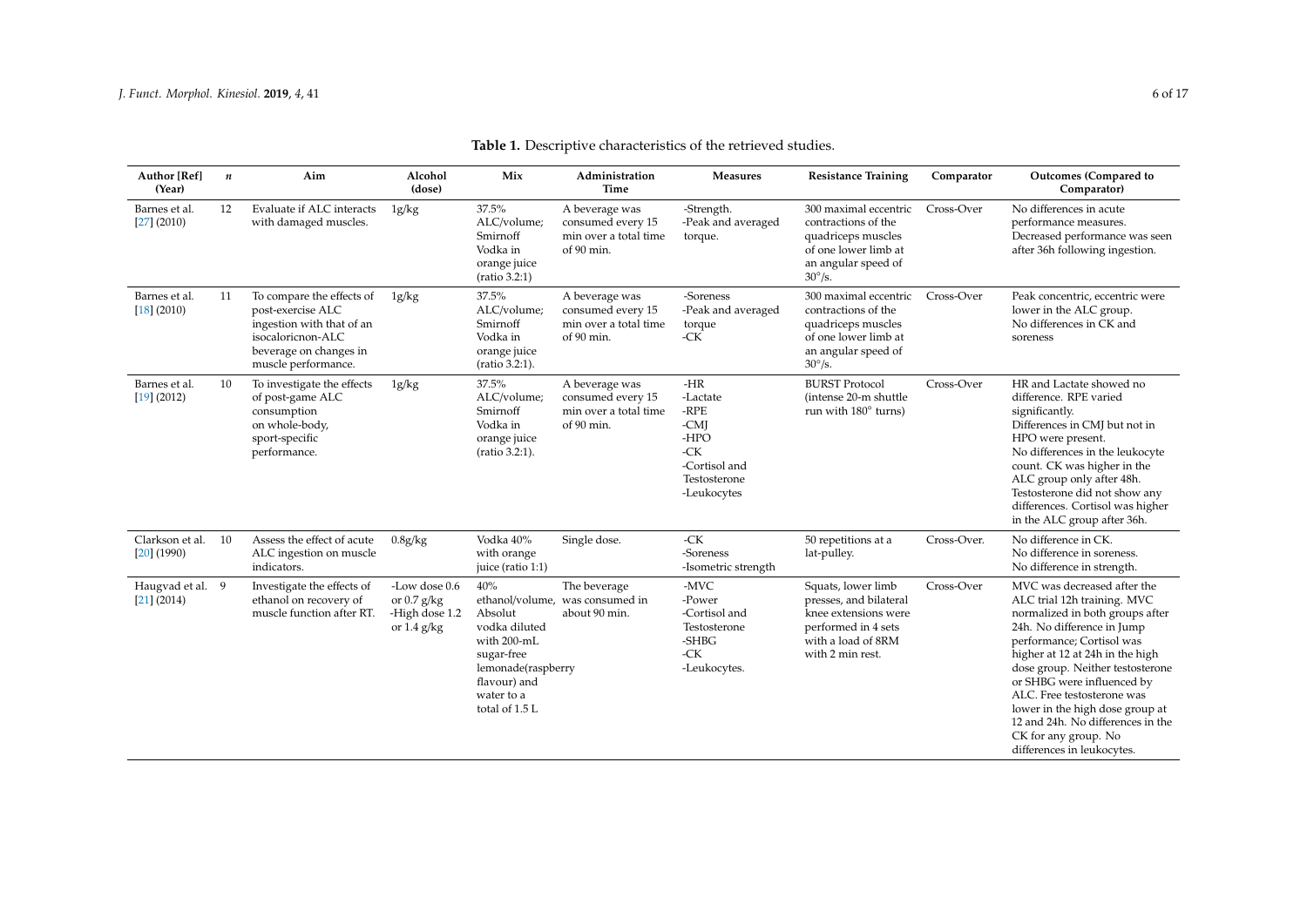| Author [Ref]<br>(Year)         | $\boldsymbol{n}$ | Aim                                                                                                                               | Alcohol<br>(dose) | Mix                                                                                                         | Administration<br>Time                                                                                                                            | <b>Measures</b>                                                                                                                          | <b>Resistance Training</b>                                                                                                         | Comparator | <b>Outcomes</b> (Compared to<br>Comparator)                                                                                                                                                                                                                                                                                      |
|--------------------------------|------------------|-----------------------------------------------------------------------------------------------------------------------------------|-------------------|-------------------------------------------------------------------------------------------------------------|---------------------------------------------------------------------------------------------------------------------------------------------------|------------------------------------------------------------------------------------------------------------------------------------------|------------------------------------------------------------------------------------------------------------------------------------|------------|----------------------------------------------------------------------------------------------------------------------------------------------------------------------------------------------------------------------------------------------------------------------------------------------------------------------------------|
| Levitt et al.<br>$[22]$ (2017) | 13               | The effect of acute ALC<br>consumption on<br>muscular recovery<br>process.                                                        | $1.09$ g/kg       | The ALC was<br>diluted to 15%<br>$v/v$ in an<br>artificially<br>sweetened<br>beverage.                      | The beverage volume<br>was split into 10 equal<br>portions; one portion<br>was administered<br>each minute over a<br>10min ingestion<br>period.   | -TNF- $\alpha$<br>$-II-1\beta$<br>$-Il-6$<br>$-Il-8$<br>$-Il-10$<br>-Soreness<br>-Isometric, concentric<br>and eccentric torque<br>$-CK$ | 300 maximal<br>single-lower limb<br>eccentric leg<br>extensions.                                                                   | Cross-Over | No difference in soreness.<br>No difference in strength.<br>No difference in CK.<br>No difference in any cytokine.                                                                                                                                                                                                               |
| Levitt et al.<br>$[28]$ (2018) | 10               | To investigate the effect<br>of ALC consumed after<br>heavy eccentric<br>resistance exercise on<br>measures of muscle<br>power.   | $1.09$ g/kg       | Smirnoff 40%<br><b>ALC</b> Vodka<br>diluted to 15%<br>$v/v$ in an<br>artificially<br>sweetened<br>beverage. | The beverage was<br>split into 10 equal<br>portions and one<br>portion consumed<br>every 3 min during<br>the 30-min beverage<br>ingestion period. | -Soreness<br>-Peak power<br>-Peak force<br>-Jump height                                                                                  | 4 sets of 10 repetitions<br>at 110% of concentric<br>1RM; 3 min passive<br>rest in between sets                                    | Cross-Over | No differences were found in<br>peak power nor peak force or<br>jump height.<br>No differences were found in<br>soreness measures.                                                                                                                                                                                               |
| McLeay et al.<br>$[23]$ (2017) | 8                | To investigate the effects<br>of ALC consumption on<br>recovery of muscle force.                                                  | $0.88$ g/kg       | 37.5%<br>ALC/volume;<br>Smirnoff<br>Vodka in<br>orange juice                                                | Six drinks were<br>consumed every 15<br>min over 1.5 hr.                                                                                          | $-CK$<br>-Soreness<br>-Isometric, concentric<br>and eccentric torque.                                                                    | 300 maximal<br>single-lower limb<br>eccentric leg<br>extensions through a<br>60° ROM at an<br>angular speed of<br>$30^{\circ}/s$ . | Cross-Over | No difference in isometric,<br>concentric and eccentric torque.<br>No difference in CK.<br>No difference in muscle soreness.                                                                                                                                                                                                     |
| Murphy et al.<br>$[24]$ (2013) | 9                | To evaluate the effects of<br>ALC ingestion on<br>lower-body strength and<br>power<br>and physiological and<br>cognitive recovery | 1g/kg             | 37.5%<br>ALC/volume;<br>Smirnoff<br>Vodka in<br>orange juice<br>$(ratio 3.2:1)$ .                           | An equal volume of<br>beverage was<br>consumed every 20<br>min over a total time<br>of 150 min                                                    | -RPE<br>-CMI<br>-MVC<br>-Urine<br>$-CK$<br>$-CRP$<br>- Cortisol and<br>Testosterone<br>-Cognitive function                               | Rugby match                                                                                                                        | Cross-Over | No difference in RPE.<br>No differences in CMJ and MVC.<br>No difference in CK and CRP.<br>No difference in testosterone.<br>Large effect size for cortisol<br>increase after 16h in the ALC<br>group.<br>Larger urine volume after night<br>in the ALC group.<br>Decreased cognitive function<br>was observed in the ALC group. |

**Table 1.** *Cont.*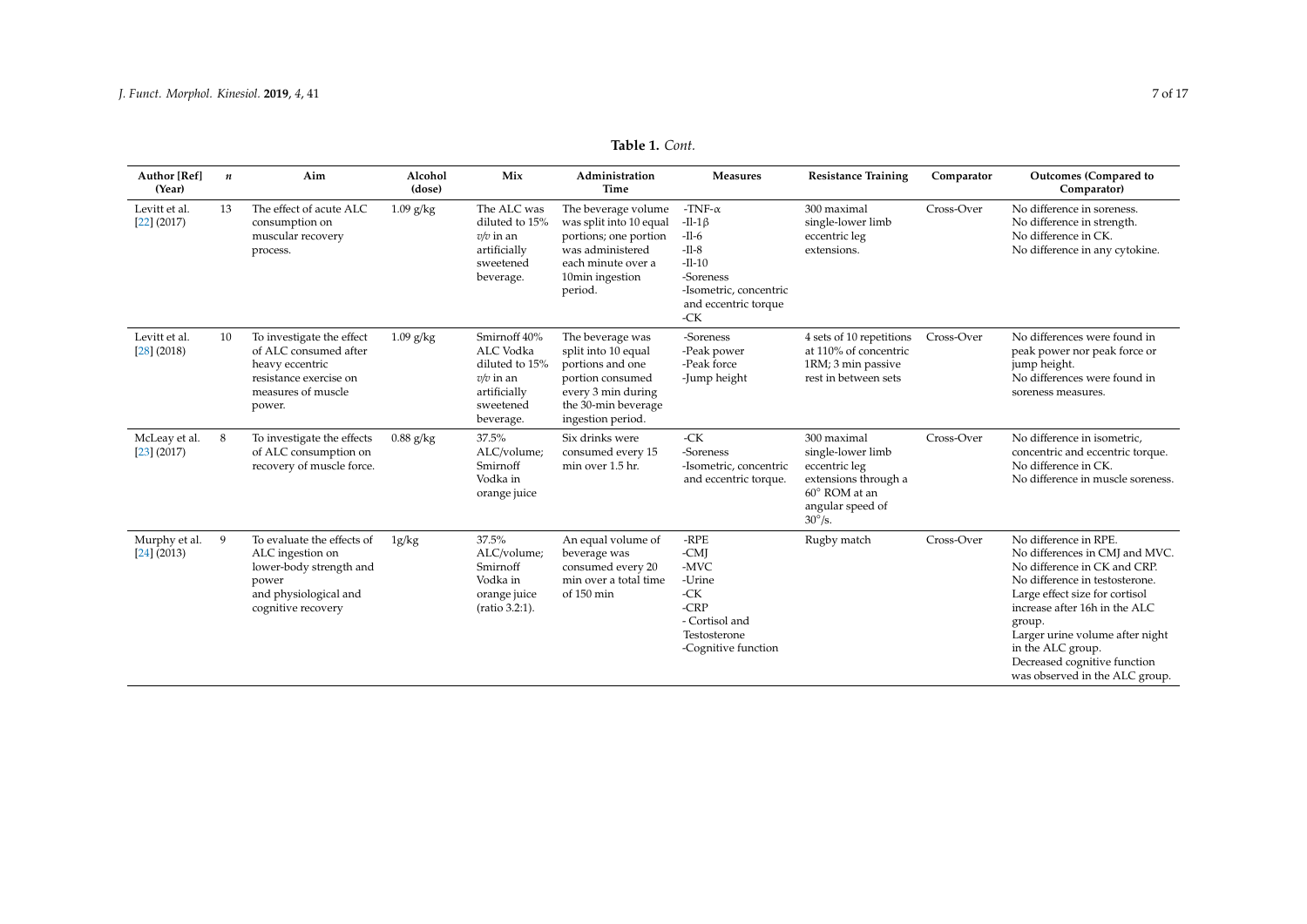| Author [Ref]<br>(Year)          | $\boldsymbol{n}$ | Aim                                                                                                                                 | Alcohol<br>(dose)                                         | Mix                                                                                                                                                    | Administration<br>Time                                                                             | <b>Measures</b>                                                                                   | <b>Resistance Training</b>                                                                                                  | Comparator | <b>Outcomes</b> (Compared to<br>Comparator)                                                                                                                                                                                                                                                                                                                                                                                                                                                                                                                                        |
|---------------------------------|------------------|-------------------------------------------------------------------------------------------------------------------------------------|-----------------------------------------------------------|--------------------------------------------------------------------------------------------------------------------------------------------------------|----------------------------------------------------------------------------------------------------|---------------------------------------------------------------------------------------------------|-----------------------------------------------------------------------------------------------------------------------------|------------|------------------------------------------------------------------------------------------------------------------------------------------------------------------------------------------------------------------------------------------------------------------------------------------------------------------------------------------------------------------------------------------------------------------------------------------------------------------------------------------------------------------------------------------------------------------------------------|
| Parr et al. [9]<br>(2014)       | 8                | Evaluate the effect of<br>ALC intake on rates of<br>myofibrillar protein<br>synthesis following<br>strenuous exercise               | $-1.5$ g/kg with<br>CHO<br>$-1.5$ g/kg with<br><b>PRO</b> | Vodka and<br>Orange juice<br>(ratio 1:4)                                                                                                               | 6 equal volumes were<br>consumed during a 3<br>h period.                                           | -Biopsy<br>-Blood glucose<br>-Plasma AA<br>concentration<br>-Intracellular<br>signalling proteins | $-8 \times 5$ at ,80% of 1RM<br>$-10 \times 30$ s high<br>intensity intervals at<br>110% of PPO; 3 min<br>rest between sets | Cross-Over | Blood ALC was higher in the<br>CHO compared to the PRO<br>group after 6 and 8h after<br>consumption. Blood Glucose<br>was higher in the ALC-CHO<br>group after 5h.AA (EEA and<br>BCAA) were lower in the ALC<br>groups compared to the no ALC<br>group.mTOR phosphorylation<br>was higher in the no ALC group<br>at 2 and 8h post exercise.<br>p70S6Kphosphorylation was<br>higher in the no ALC and the<br>ALC-PRO group at 8h post<br>exercise. Muscle protein<br>synthesis was greater in the No<br>ALC group than the ALC-PRO,<br>which was greater than the<br>ALC-CHO group. |
| Poulsen et al.<br>$[25]$ (2007) | 19               | Evaluate acute ALC<br>intoxication on skeletal<br>muscle function                                                                   | $1.5$ g/L                                                 | ALC 96% with<br>orange juice<br>(ratio 1:4)                                                                                                            | 5 doses with intervals<br>of 1h each.                                                              | $-CK$<br>$-Ca^{2+}$<br>-Strength<br>-Endurance                                                    | MVC Isokinetic<br>endurance and<br>isometric knee<br>extensors (30<br>extensions at a<br>velocity of $180^{\circ}/s$ )      | Cross-Over | No differences in strength and<br>endurance.<br>No differences in CK.<br>Small reduction in $Ca^{2+}$ only in<br>the ALC group.                                                                                                                                                                                                                                                                                                                                                                                                                                                    |
| Vingren et al.<br>$[26]$ (2013) | 8<br>Tot.        | To examine the<br>testosterone<br>bioavailability and the<br>anabolic endocrine<br>milieu in response to<br>acute ethanol ingestion | $1.09$ g/kg<br>Mean 1.1g/kg                               | ALC was<br>diluted to a<br>concentration<br>of $19\%$ v/v<br>absolute<br>ethanol in an<br>artificially<br>sweetened<br>and<br>calorie-free<br>beverage | The participants<br>drank 1/10 of the<br>drink each minute<br>during a 10-min<br>ingestion period. | -HR<br>$-RPE$<br>-Testosterone<br>-SHBG<br>-Lactate<br>-Cortisol<br>-Estradiol                    | $6 \times 10$ squats starting<br>at 80% of 1 RM and 2<br>min of rest between<br>sets.                                       | Cross-Over | No difference in HR, RPE and<br>lactate. Serum testosterone and<br>free testosterone was higher for<br>ALC at 300min post exercise. FAI<br>was higher in the ALC group.<br>No difference in cortisol levels.<br>No differences in estradiol.                                                                                                                                                                                                                                                                                                                                       |
|                                 | 127              |                                                                                                                                     |                                                           |                                                                                                                                                        |                                                                                                    |                                                                                                   |                                                                                                                             |            |                                                                                                                                                                                                                                                                                                                                                                                                                                                                                                                                                                                    |

**Table 1.** *Cont.*

<span id="page-7-0"></span>N= Number of participants; g/L= grams per liter; g/kg= grams per kilogram; ALC= Alcohol; CK= Creatine kinase; Ca<sup>2+</sup>= Calcium; MVC= Maximum voluntary contraction; ROM= Range of movement; HR= Heart rate; RPE= Rating of perceived exertion; CMJ= Counter movement jump; HPO= Horizontal power output; RE= Resistance exercise; SHBG: Sex hormone-binding globulin; RM= Repetition maximum; CRP= C-reactive protein; CHO= carbohydrate; PRO= Protein.; AA= Amino Acids; PPO= Peak power output; EAA = Essential amino acids; BCAA= Branched Chain amino acids; FAI= Free androgen index.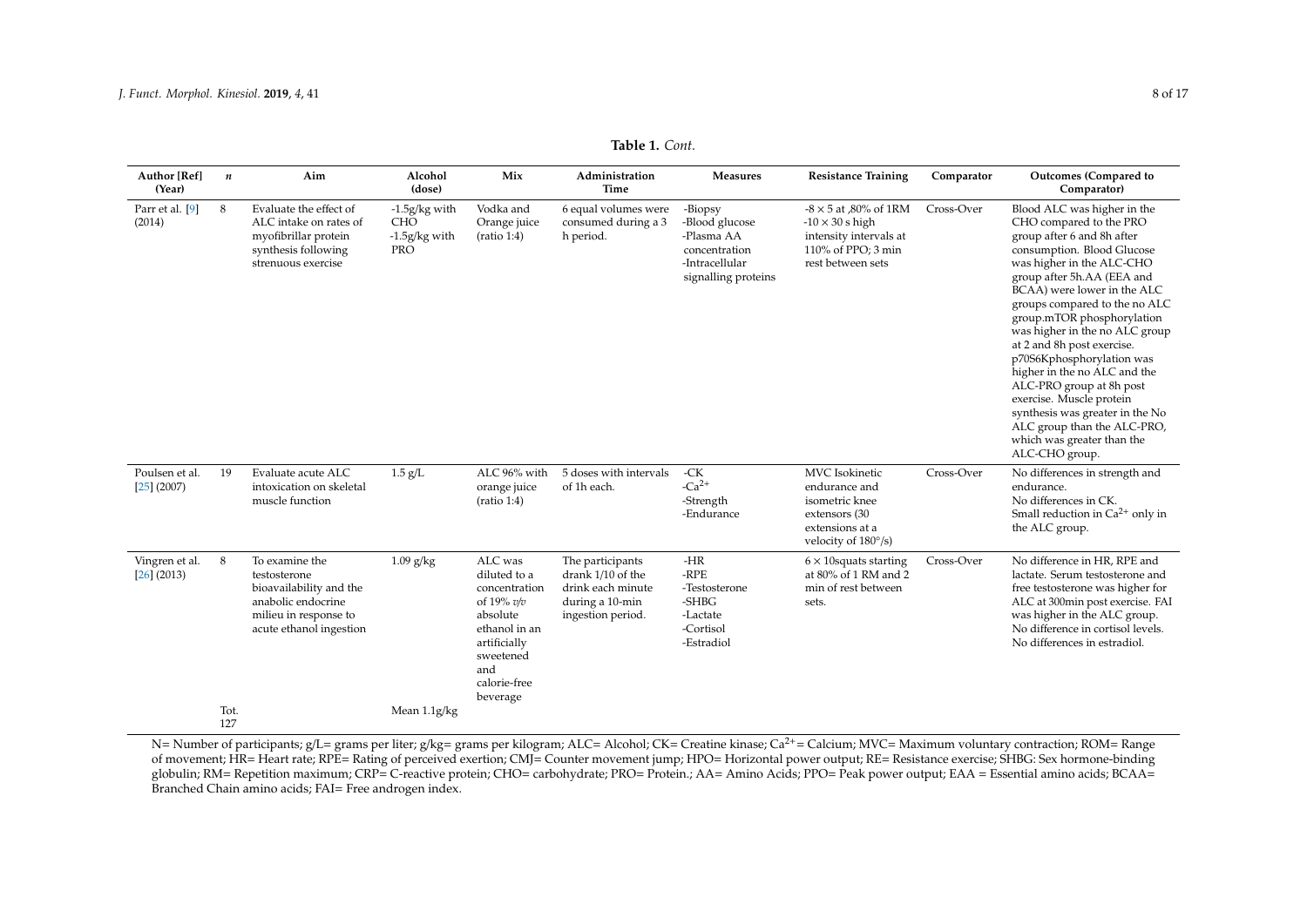#### 3.1.5. Urine Measures

Only Murphy et al. [\[24\]](#page-15-16) included urine measures. Post-intervention urine output, nude mass and urine-specific gravity were measured. No differences were found for nude mass and urine-specific gravity between conditions. The ALC group had an increased total volume output overnight when compared to the NO-ALC group.

## 3.1.6. Cortisol

Four studies included measures of cortisol [\[19](#page-15-17)[,21](#page-15-18)[,24](#page-15-16)[,26\]](#page-16-0). In the study of Barnes et al. [\[19\]](#page-15-17) the cortisol levels increased after 12h after treatment in both conditions, after which at 24h returned to baseline levels. A second rise in cortisol was seen at 36h under the ALC condition but not in the NO-ALC condition. Haugvard et al. [\[21\]](#page-15-18) showed that no differences were shown between the two conditions at any specific time point after the intervention (12 and 24 h post-treatment). However, if the 12 and 24 h cortisol values were combined and averaged, these resulted to be significantly elevated only in the ALC condition at 24 h after the intervention. Murphy et al. [\[24\]](#page-15-16) showed that a significant decrease post-match was followed by a significant increase at 16h post intervention. No difference was found in the levels of cortisol between the two interventions. However, a large effect size was found between the %change from 2 to 16 h post-match for the increase in cortisol response after ALC consumption. Vingren et al. [\[26\]](#page-16-0) found that cortisol levels were not affected by ALC post intervention. Cortisol was elevated immediately after, after 20, 40, 60, 120, 140 and 300 min post-intervention in both ALC and NO-ALC conditions.

## 3.1.7. Testosterone

Four studies included measures of cortisol [\[19](#page-15-17)[,21](#page-15-18)[,24](#page-15-16)[,26\]](#page-16-0). In the study of Barnes et al. [\[19\]](#page-15-17) no difference in the testosterone levels compared to baseline ware seen at any time point after the intervention in either two conditions (12-24-36 and 48 h after the intervention). In the study of Haugvard et al. [\[21\]](#page-15-18) the levels of testosterone were not altered across trials neither for the ALC and the NO-ALC condition. Calculated free testosterone (testosterone/SHBG multiplied by a factor of 10) was not different between trials. However, if the measures at 12 and 24 h after the intervention were combined and averaged the levels of testosterone resulted to be lower only in the ALC condition after 24 h. Murphy et al. [\[24\]](#page-15-16) showed that a reduction in testosterone was present after 2 h post-match followed by a significant increase 16h post-match. However, no differences were shown between the testosterone levels for the two conditions neither between %changes from 2 to 16 h post-match. Vingren et al. [\[26\]](#page-16-0) found a significant effect for treatment for testosterone in which the levels were increased immediately and 140 and 300 min after the intervention for the ALC group, whereas it appeared to be decreased in the NO-ALC group between 60 and 300 min post-intervention. Free testosterone also seemed to be increased between 60 and 300 min post-intervention for both conditions.

## 3.1.8. Estradiol

Only one study included measures of estradiol after ALC consumption [\[26\]](#page-16-0). The study indicates that the levels of estradiol were elevated immediately after and between 20 and 40 min after the intervention, when compared to baseline measures, in both groups, with no significant differences between the ALC and the NO-ALC group. The results underlie that ALC has no effect on estradiol during recovery from RT.

## 3.1.9. Sexual Hormone Binding Globulin

Two studies included measures of SHBG [\[21](#page-15-18)[,26\]](#page-16-0). In none of the included records the levels of SHBG seemed to be altered by ALC intake, neither by the acute bouts of exercise proposed by the two authors. ALC does not seem to be a modulating factor for SHBG following RE.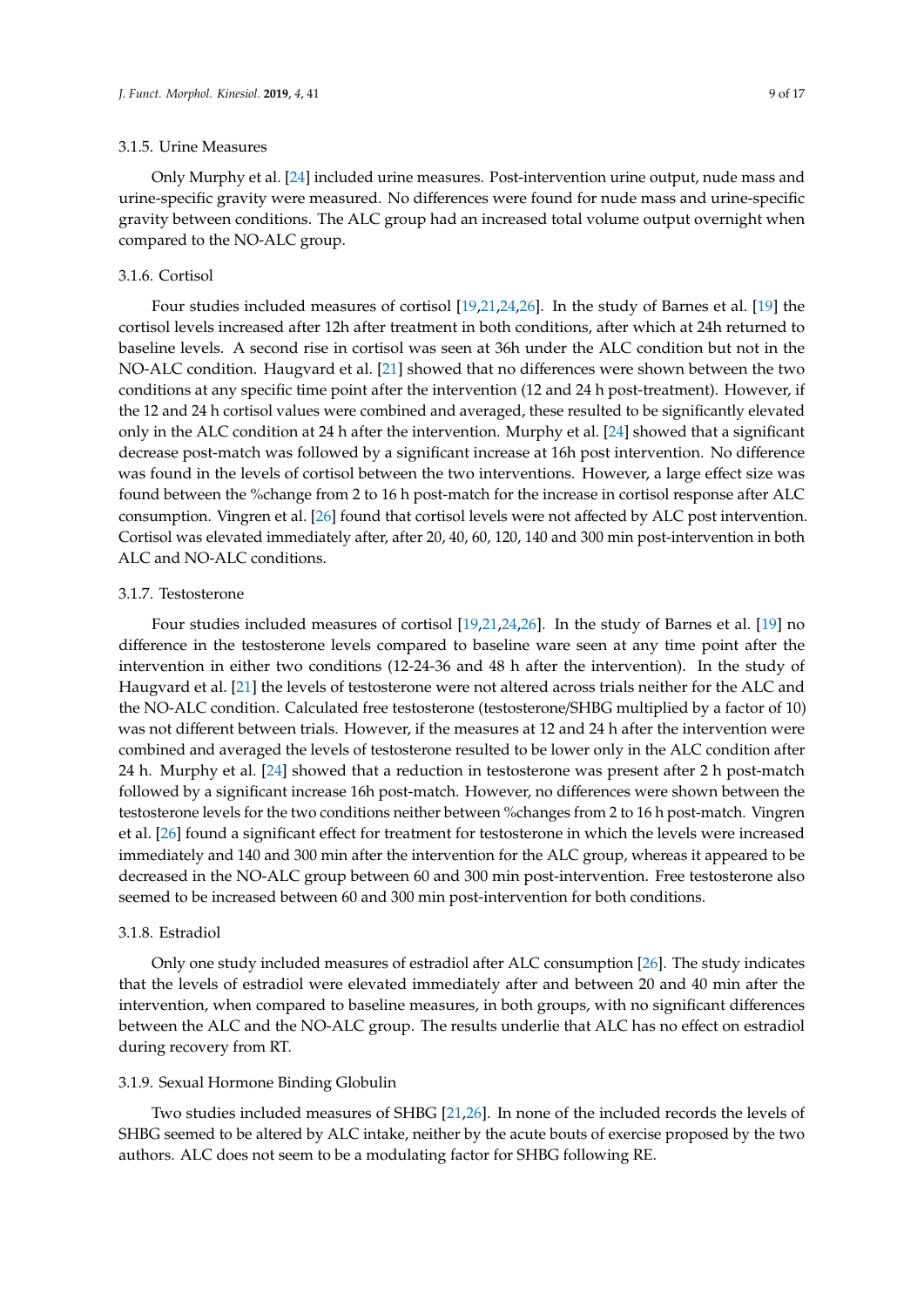Three of the included studies included measures of leukocytes and cytokines [\[19](#page-15-17)[,21](#page-15-18)[,22\]](#page-15-19). Barnes performed analysis of total and differential leukocytes and found that total, neutrophil and monocyte concentration increased after the intervention but decreased to baseline values after 12h. However, no difference was present between the two conditions. Haugvard et al. [\[21\]](#page-15-18) found no difference between conditions regarding the white blood cell, neutrophils or monocytes count. Following RE both conditions showed a sub-clinical leucocytosis 1h post-exercise. Levitt et al. [\[22\]](#page-15-19) analysed inflammatory markers in women post-exercise, in particular TNF-α, IL-1β, IL-6, IL-8 and IL-10 before, at 5, 24 and 48h post-intervention.IL-10, IL-8 and TNF-α increased after the intervention in both groups. IL-6 and IL-1β remained unchanged over time for both conditions. No differences for cytokine was present between the ALC and the NO-ALC condition. ALC doesn't seem to affect neither leukocytes nor cytokines after RE during recovery.

## 3.1.11. C-reactive Protein

C-reactive protein was evaluated only in the study of Murphy et al. [\[24\]](#page-15-16), in which however no significant difference was highlighted neither regarding time, when data was compared to baseline, neither regarding condition, when ALC and NO-ALC where compared. The findings indicate that post-match alcohol consumption did not unduly affect CRP markers of damage.

## 3.1.12. Plasma Amino Acids

Plasma amino acids (AA) have been included only in the study of Parr et al. [\[9\]](#page-15-6), who evaluated EEA, BCAA and leucine at 0, 1, 2, 4, 6 and 8 h after alcohol consumption following RE. It has to be noted that Parr administered a concentration of alcohol in conjunction with either CHO or PRO. The results were then compared to a control group who did not ingest ALC but consumed a single dose of 25 g of whey protein.

A significant effect for time and treatment were found. At all-time points the NO-ALC group had significantly higher levels of essential AA (EEA), branched chain AA (BCAA) and leucine compared to the ALC-PRO group. Both groups (the NO-ALC and the ALC-PRO) had at all-time points significantly higher levels of AA compared to the ALC-CHO group. No difference in the levels of AA compared to baseline was shown, at any time point, in the ALC-CHO group. Leucine, EEA and BCAA were elevated compared to baseline at 1 and 6 h post-ALC ingestion for the NO-ALC and ALC-PRO group. The data from the study of Parr et al. [\[9\]](#page-15-6) indicates that ALC alone does not influence the levels of plasma AA, however can be a factor that limits the rise of blood concentration of AA following protein consumption.

## 3.1.13. Intracellular Signaling Proteins and Rates of Muscle Protein Synthesis

mTOR, p70S6K, eEF2, 4E-BP1, AMPK, MuRF-1 mRNA and fractional synthetic rate of myofibrillar protein synthesis were analysed in the study of Parr et al. [\[9\]](#page-15-6). ALC and NO-ALC consumption modalities have been described in the previous subsection. mTOR<sup>Ser2448</sup> phosphorylation was higher in all groups at 2h post treatment. However, mTOR phosphorylation in the NO-ALC group was higher than the ALC-CHO (76%) and ALC-PRO (54%) group at 2 and 8 h post-exercise. p70S6K phosphorylation was greater after 2h post-exercise compared to baseline only in the NO-ALC and the ALC-PRO groups. No differences were shown for the ALC-CHO group. eEF2 phosphorylation decreased below rest values at 2 and 8 h in the ALC-CHO and ALC-PRO groups. No differences were shown for the NO-ALC group at any time point.

No differences for time and condition were shown for 4E-BP1Thr37/<sup>46</sup> or AMPKThr172 phosphorylation. There were increases above rest in MuRF-1 mRNA at 2 h post- intervention with no differences between treatments. All values returned to baseline at 8h post- intervention.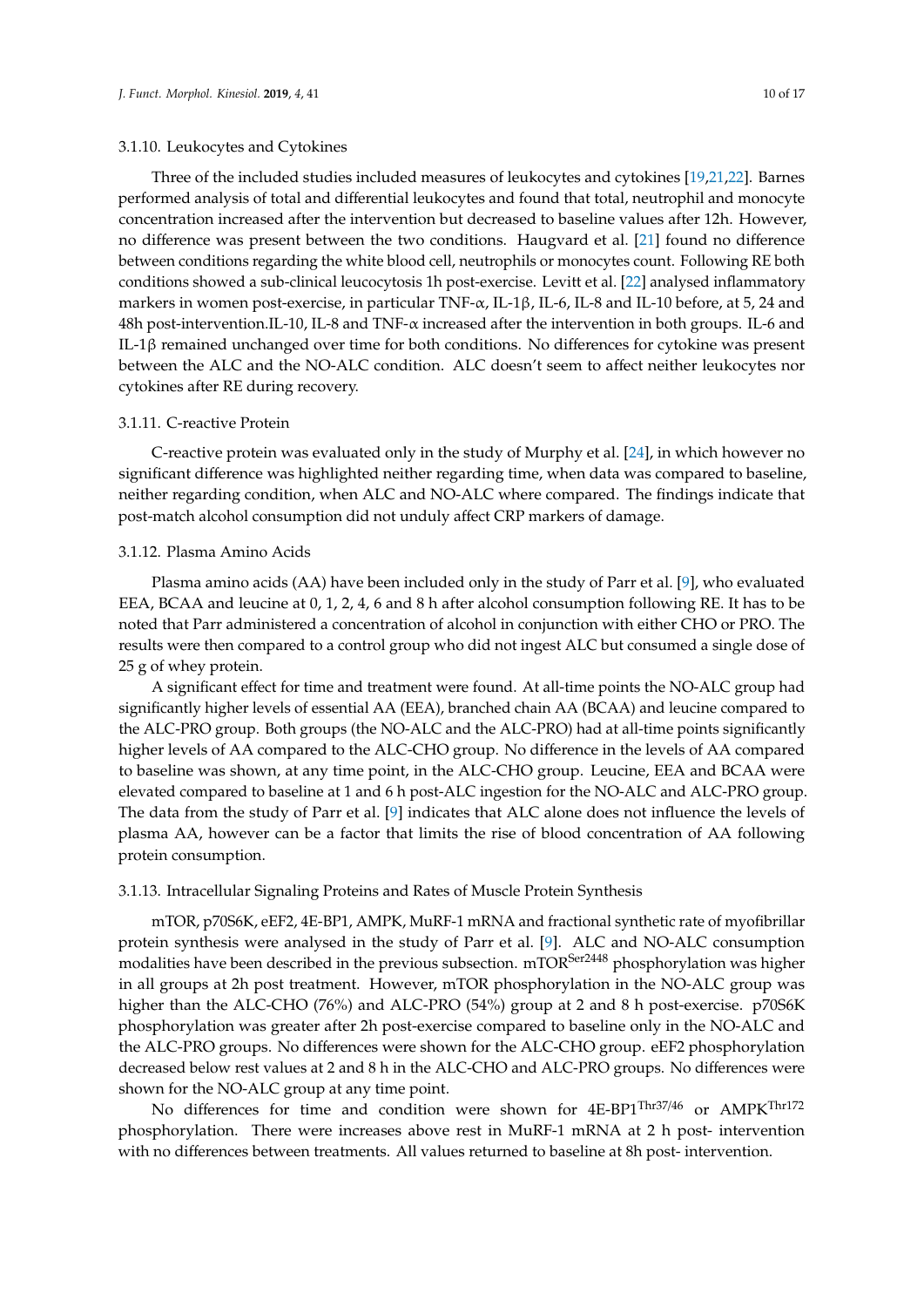Fractional synthetic rate of myofibrillar protein synthesis were increased above baseline for all groups from 2 to 8 h post-intervention. However, a hierarchical reduction was shown when data was compared to the NO-ALC group in the ALC-PRO (-24% compared to NO-ALC) and ALC-CHO (−38% compared NO-ALC and −18% compared to ALC-PRO) groups. Data suggests that ALC consumption impairs the response of muscle protein synthesis during recovery despite optimal nutrient provision.

## 3.1.14. Calcium

Only one study has evaluated the effects of ALC on  $Ca^{2+}$  via blood sampling [\[25\]](#page-15-15). The authors report that the  $Ca^{2+}$  levels were similar before exercise for both conditions. A decrease of approximately 2% was observed following the exercise bouts. A further decrease was observed in the ALC condition, and the difference with the NO-ALC condition was significant only after the strength evaluation. Hypocalcaemia was not induced by ALC and no differences were shown for resting free  $Ca^{2+}$  levels indicating that free  $Ca^{2+}$  concentrations were not affected by alcohol per se.

## *3.2. Physical Measures*

## 3.2.1. Force

Nine studies have examined the effects of post-exercise ALC consumption on force [\[18,](#page-15-14)[20](#page-15-20)[–25](#page-15-15)[,27](#page-16-1)[,28\]](#page-16-2). McLeay et al. [\[23\]](#page-15-21) evaluated maximal isometric, concentric and eccentric muscular contractions of the quadriceps femoris using an isokinetic dynamometer for both lower limbs using one lower limb as control. A significant difference between lower limbs was present post-treatment (exercised vs. non-exercised lower limb) up to 60 h post-exercise regarding maximal isometric tension, concentric and eccentric torque but no difference was observed between the ALC and the NO-ALC condition. Barnes et al. [\[18,](#page-15-14)[27\]](#page-16-1) in both studies evaluated isometric, concentric and eccentric contractions of the quadriceps muscles of both lower limbs using one lower limb as control. Isometric tension was measured at 75° of knee angle. Concentric and eccentric torque was measured at an angular speed of 30°/s. In both studies a decrease in performance was seen in both the ALC and NO-ALC groups over time in the exercised lower limb for all the evaluated measures (isometric and eccentric peak torques as well as for isometric, concentric and eccentric average peak torques). A greater decrease in performance was however seen in the ALC group in the first study [\[27\]](#page-16-1) at 36h post-intervention (isometric and eccentric peak torques were reduced 39 and 44% compared to pre-exercise measures, respectively, with ALC whereas losses of 29 and 27% for the same measures in the NO-ALC group. Average peak torque was reduced by 41% (isometric), 43% (concentric) and 45% (eccentric) with ALC compared to 29, 32 and 26% with NO-ALC groups, respectively), while no differences were seen between 36 and 60h post-intervention. In the second study [\[18\]](#page-15-14), except for average peak isometric torque, all measures were different between interventions with the greatest decrements observed in the ALC group. Greatest decreases in peak torque were observed at 36 h with losses of 12%, 28% and 19% occurring in the NO-ALC group for isometric, concentric and eccentric contractions, respectively. Peak torque loss was significantly larger in ALC with the same performance measures decreasing by 34%, 40% and 34%). Levitt et al. [\[22\]](#page-15-19) measured peak torque for the knee extension exercise on each lower limb using an isokinetic dynamometer. The same assessment procedure used by Barnes et al. [\[18](#page-15-14)[,27\]](#page-16-1) was adopted. A reduction post-intervention was found for peak isometric, concentric and eccentric torque between the exercised and not-exercised lower limb, but no difference was found between the ALC and NO-ALC condition immediately post nor at 24 and 48 h post-intervention. Poulsen et al. [\[25\]](#page-15-15) evaluated isokinetic muscle strength of the dominant knee extensors and non-dominant wrist flexors. No differences in isometric strength was observed immediately post, 4, 24 or 48 h post intervention, neither regarding time, when compared to baseline, neither regarding ALC condition. Murphy et al. [\[24\]](#page-15-16) measured peak MVC of the knee extensors and found that a significant reduction compared to baseline was evident at all measured time points (2 and 16 h post-intervention), but no differences were present between the ALC and NO-ALC group. Haugvad et al. [\[21\]](#page-15-18) have also measured isometric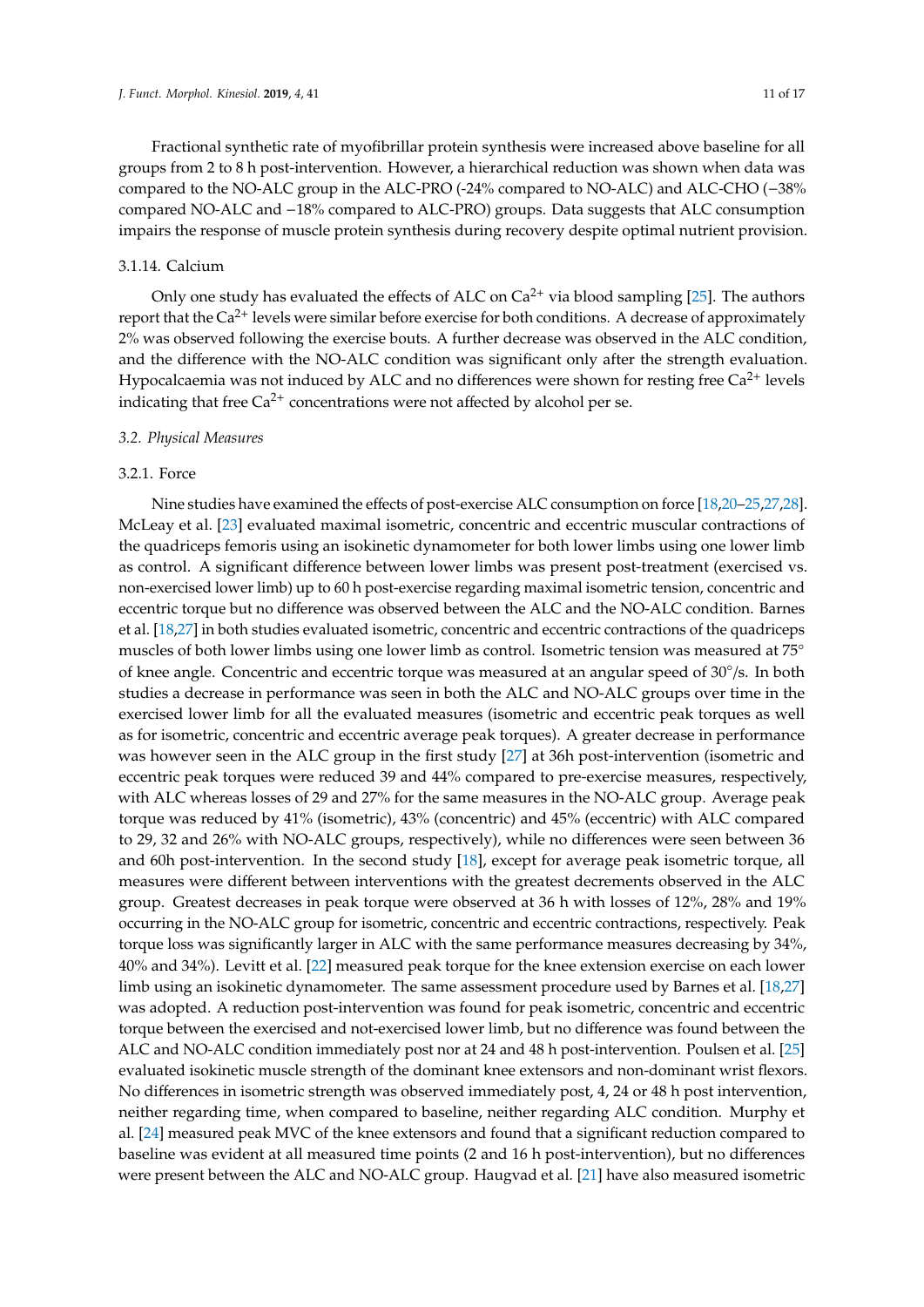MVC of the knee extensors and the results reported by the authors showed stable values in all analysed conditions (Low ALC dose, High ALC dose and NO-ALC). A decrease immediately after performance and a recovery from immediately after to 12 and 24 h post intervention was seen in all groups, with no significant differences between trials. Clarkson et al. [\[20\]](#page-15-20) measured isometric strength of the elbow flexors and the results are similar to those of Haugvad et al. with a reduction immediately post-exercise but no difference between conditions. The level of isometric strength returned to baseline 5 days postintervention. Except for the studies of Barnes et al. no differences seem to be present following ALC consumption on force during recovery following RE. It has to be noted that the ALC dose provided by Barnes et al. is of 1g/kg, which is neither the minimum or maximum dose provided across the studies.

## 3.2.2. Power

Four studies [\[19,](#page-15-17)[24,](#page-15-16)[28,](#page-16-2)[30\]](#page-16-7) included measures of power following ALC consumption and RE. Barnes et al. [\[19\]](#page-15-17) have included measures of counter movement jump (CMJ) and horizontal power output (HPO). HPO did not vary neither over time neither regarding condition. CMJ instead showed a significant time x treatment effect, where a decrease in jump performance was observed after 24 and 48 h post-intervention only in the ALC group. However, the authors underline that the decrements seen in performance are trivial as the decrease in the jumping performance of the CMJ was a mean value of 12 cm. Murphy et al. [\[24\]](#page-15-16) have included a measure of CMJ over time, where each participant was required to perform 10-maximal repeated CMJs. The results of Murphy et al. do not show any difference neither regarding time neither regarding condition. Levitt et al. [\[28\]](#page-16-2) have included measures of vertical power, and similarly to Barnes et al., the reported measures of power show a time effect, with a reduction in vertical power output after 24 and 48 h post-intervention, but no effect regarding condition. Haugvad et al. [\[21\]](#page-15-18) included a measure of squat jump performed without any counter movement on a force platform. Jump height was calculated for analysis. Jump height was reduced immediately after and 12 h post-intervention in all groups (low-ALC, high-ALC and NO-ALC condition). However, no difference between any group was present. ALC doesn't seem to have an effect on power output, at least in the 48 h following its consumption.

## 3.2.3. Muscular Endurance

Maximal isokinetic muscular endurance was calculated for the dominant knee extensors and non-dominant wrist in the study of Poulsen et al. [\[25\]](#page-15-15) using an isokinetic dynamometer. Thirty maximal reciprocal movements were performed at a velocity of 180°/s without any rest interval. Subjects were instructed to exert maximal effort in every single movement and not to economise the muscle exertion. An endurance index was calculated defined as the mean-peak torque of the last five repetitions as a percentage of the mean-peak torque of the first five repetitions. The results obtained by the authors show no differences in muscular endurance 4, 24 and 48h after treatment neither after ALC intoxication neither in the NO-ALC group. No changes were evident neither in the leg extensors neither in the wrist flexors or between the endurance index for both conditions for both muscle groups. The results were also stratified according to gender and similar findings were achieved.

#### 3.2.4. Soreness

Five studies included measures of soreness [\[18,](#page-15-14)[20,](#page-15-20)[22,](#page-15-19)[23,](#page-15-21)[28\]](#page-16-2). Barnes et al. [\[18\]](#page-15-14) evaluated soreness by asking each participant at different time points their levels of soreness by giving a value from 0 (no pain) to 10 (worst possible pain). Soreness was rated while stepping up (concentric muscular contraction) onto a 40 cm box and lowering into a squatting position. Clarkson et al. [\[20\]](#page-15-20) evaluated soreness by questionnaire, measured for the forearm flexor muscles, using a scale of 1 to 10. Levitt et al. [\[22\]](#page-15-19) measured soreness applying on the vastuslateralis, in three different points along the muscle belly, a pressure of 35N. Each participant rated the pain giving a value from 0 to 10. In a subsequent study Levitt et al. [\[28\]](#page-16-2) evaluated pain by asking the participants to self-report their level of pain using a scale from 0 to 5. McLeay et al. [\[23\]](#page-15-21) used the same protocol as above described in the study of Barnes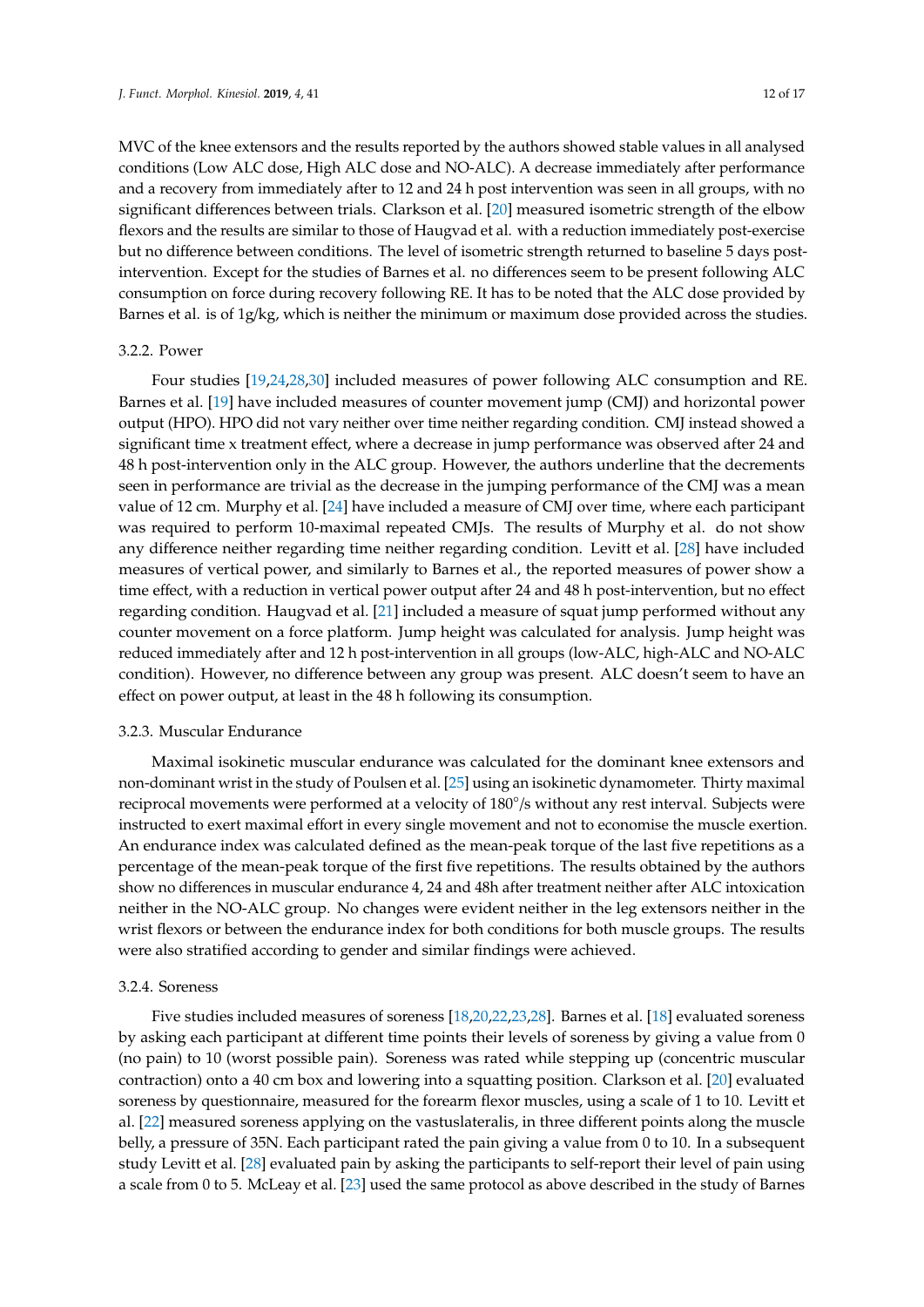et al. [\[18\]](#page-15-14). All the retrieved records show a time effect for muscle soreness related to the intervention protocol, with increases over a period of 24 and 48 h after the training intervention, with no differences between the ALC and the NO-ALC condition. The results indicate that RT is a factor responsible to increase muscle soreness between 24 and 48 h post training, whereas ALC consumption is not.

### 3.2.5. Rate of Perceived Exertion

Rates of perceived exertion were measured in three of the retrieved studies [\[19,](#page-15-17)[24,](#page-15-16)[26\]](#page-16-0). The study of Vingren [\[26\]](#page-16-0), was the only one evaluating RPE before and after a single session of static RE. Barnes and Murphy [\[19](#page-15-17)[,24\]](#page-15-16) evaluated RPE before and after a rugby match. In particular Murphy et al. evaluated RPE after a competitive rugby league game, whereas Barnes et al. after a simulated rugby match. The results of Vingren and Murphy highlight a significant time effect, with increases of RPE after the RT and the rugby league game, but no significant differences between the RPE of the ALC or the NO-ALC groups. The results of Barnes et al. are in line to those of the previous authors regarding the time effect of RPE following the exercising protocol, however a difference was shown between conditions. The ALC group reported lower levels of RPE at the end of the third quarter of the simulated game, compared to the NO-ALC group at the same time measurement. Despite the significant results, the mean difference between the two conditions is very small (ALC=15.2  $\pm$  1.6; NO-ALC=16.5  $\pm$  1.2) and not present at any other time point.

#### *3.3. Cognitive Function*

Cognitive function was assessed only in the study of Murphy et al. [\[24\]](#page-15-16) through a modified version of the Stroop test. This test of cognitive function was a computer-based program requiring subjects to react to repeated color and word stimuli. The program analyzed response time and accuracy for congruent and incongruent stimuli. Measures of cognitive function were recorded before, immediately post, 2 and 16 h intervention. The results provided by the authors show no difference over time for cognition test time, congruent reaction time, or incongruent reaction time. However, the time required to complete the cognition test significantly increased in the ALC compared to the NO-ALC group and a large ES was shown for increased cognition test time, congruent and incongruent reaction time in the ALC group compared to the NO-ALC group. The findings indicate that ALC consumption impairs cognitive function during recovery, which may be a negative factor in sports where decision making processes, speed and quality of responses to visual stimuli (especially team sports) are essential.

## **4. Discussion**

By evaluating the effects of alcohol consumption on recovery following RE from biological, physical and cognitive perspective, we have been able to provide a comprehensive description of the multifactorial nature of alcohol consumption. Indeed, alcohol consumption is a common occurrence in the general population on global scale and it is a phenomenon that has not been explored in depth when it comes to post-exercise recovery, even more so in RE post-exercise recovery. The main findings highlight that ALC cannot be considered as a modulating factor for the majority of the retrieved biological measures. In fact, creatine kinase, heart rate, lactate, blood glucose, estradiol, sexual hormone binding globulin, leukocytes and cytokines, C-reactive protein and calcium do not seem to be modified following ALC consumption during the acute recovery phase post-resistance exercise. Only cortisol levels seem to be increased, conversely testosterone, plasma amino acids, and rates of muscle protein synthesis decreased. When considering the retrieved physical measures force, power, muscular endurance, soreness and rate of perceived exertion also seem to be unmodified following alcohol consumption during recovery. The general findings therefore highlight that muscle function is not altered by alcohol consumption following exercise bouts, however the altered endocrinological asset regarding cortisol and testosterone and the consequent suppressed rates of muscular protein synthesis and reduced circulating levels of amino acids, suggest that long-term muscular adaptations could be impaired.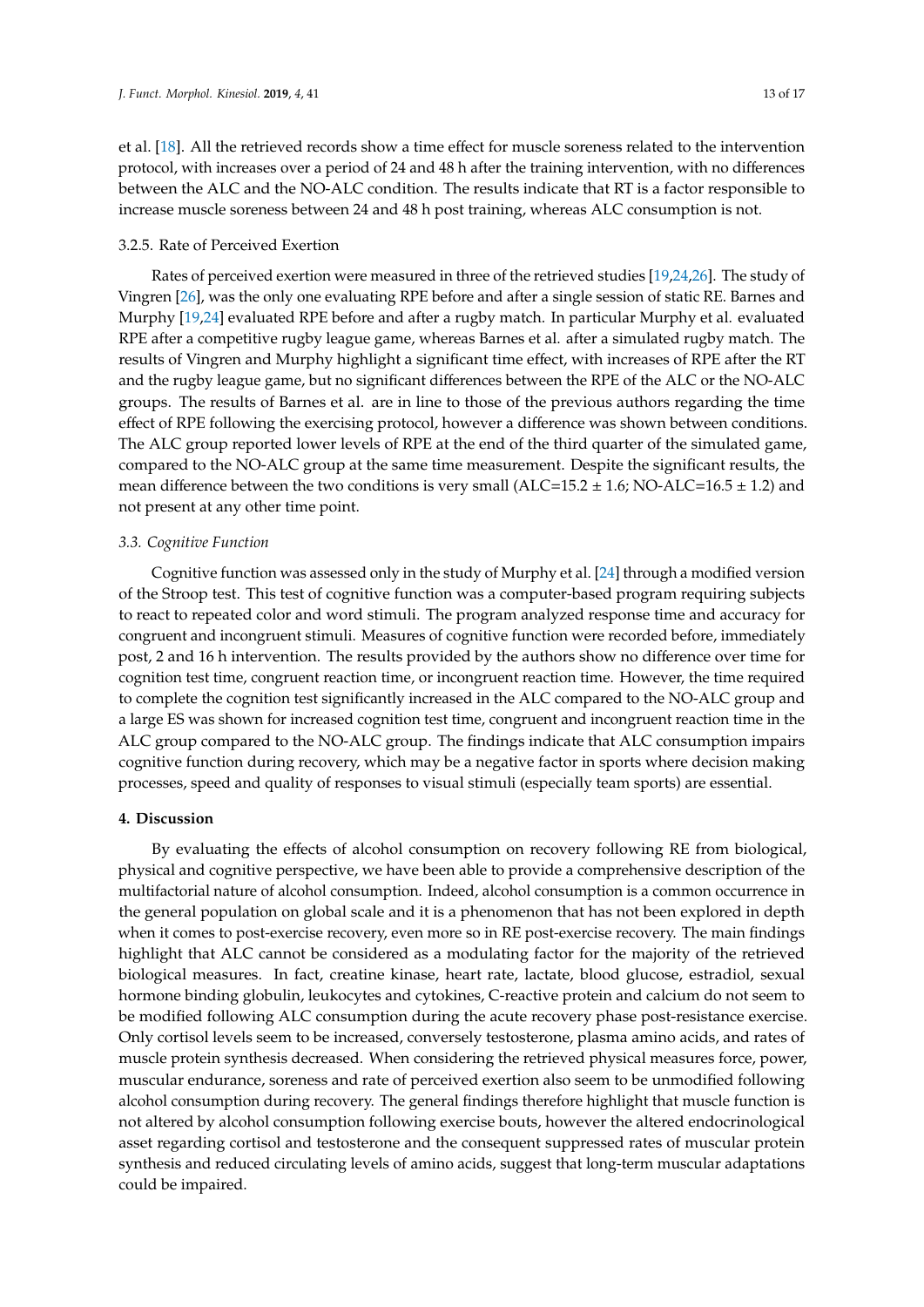A trend of heart rate increase following the exercise intervention has been detected, however no difference was shown between the ALC and the NO-ALC condition. This conclusion raises different concerns since alcohol acts as a diuretic and it contributes to faster elimination of water content from the bloodstream, leading to increased viscous blood plasma which is harder to pump and deliver to the body tissues [\[31\]](#page-16-8). The heart has to adapt to these conditions to increase the cardiac output. There seems to be a dose response relationship between the alcohol consumption and heart rate i.e., there is a positive correlation between alcohol consumption and heart rate response [\[32\]](#page-16-9). Consequently, this has the potential to alter individual RPE [\[33\]](#page-16-10). This latter parameter also seems to not be influenced by alcohol consumption. Only one of the retrieved studies has shown there was a difference between the ALC and NO-ALC group with the ALC group showing less perceived exertion compared to the NO-ALC group.

As previously stated alcohol acts as a diuretic and thus can explain why in the study of Murphy at al [\[24\]](#page-15-16) the ALC group had an increased total volume output overnight when compared to the NO-ALC group.

One of the most interesting findings of this review was found in the study by Parr et al. [\[9\]](#page-15-6) who demonstrated that blood glucose is affected by CHO but not ALC during recovery after RE. This is in alignment with findings of Lustig [\[34\]](#page-16-11) who claims that toxic effects of alcohol are very similar to excessive sugar exposure mainly for its fructose content. Even though fructose does not show the same acute toxic effects of ethanol, it encompasses all the chronic hazardous effects on long-term health [\[34\]](#page-16-11).

Creatine kinase was also unmodified by ALC consumption. Such enzyme which is present in the muscles, when detectable in the peripheral circulation, is commonly used as a measure of muscle damage [\[8\]](#page-15-5). None of the authors which reported measures of CK showed differences between groups, instead correlations were established between the ALC and the NO-ALC condition. ALC cannot be considered as a modulating factor for CK following RE and the increases of CK shown are the result of muscle damage following the exercise bouts. Neither leukocytes nor cytokines seem to be changed following alcohol consumption, which means that the inflammatory response is not modulated by alcohol consumption. Such is a controversial finding because as reported by different authors [\[35,](#page-16-12)[36\]](#page-16-13) alcohol abuse not only increases inflammation but also alters the immune function of the body. Probably healthy individuals, who regularly exercise, as those included in each study of this review, do not express altered inflammatory or immune function following a single acute alcohol intoxication. Same trend is shown by CRP, which confirms that muscle damage and inflammation are not dependent, in the analyzed population, from the ingestion of alcohol [\[24\]](#page-15-16). Such findings may also explain why perceived soreness was not different between the ALC and NO-ALC groups analyzed.

Cortisol and testosterone levels during post RE when compared between ALC and NO-ALC groups appear to be altered. On average, the participants who consumed ALC expressed higher levels of cortisol and lower levels of testosterone in comparison to the NO-ALC group. Decreased levels of testosterone and increased levels of cortisol are suggested to be indicative for a disturbance in the anabolic-catabolic balance, which likely leads to decreased recovery and therefore, decreased levels of performance [\[24,](#page-15-16)[37\]](#page-16-14). When present in excessive levels, cortisol is an overall catabolic hormone, which decreases lean body and muscle mass and increases energy expenditure [\[38\]](#page-16-15). Conversely, testosterone is an anabolic hormone, which may also explain why in the study of Parr et al. mTOR phosphorylation in the NO-ALC group was higher than the ALC-CHO (76%) and ALC-PRO (54%) group at 2 and 8 h post-exercise. In addition, also rates of muscle protein synthesis were higher in the NO-ALC group when compared to those who ingested ALC. However, muscle protein synthesis may also appear decreased because of the decreased plasma levels of AA showed following ALC consumption. These findings can have major implications with regards to the recovery and performance of both non athletes and professional athletes. An acute bout of vigorous RE can result in a transient increase in protein turnover and until feeding, protein balance remains negative [\[39,](#page-16-16)[40\]](#page-16-17). Protein ingestion post exercise enhances muscle protein synthesis and net protein balance [\[41\]](#page-16-18) by increasing myofibrillar protein fraction with RE [\[42\]](#page-16-19), but as seen in the study of Parr et al. alcohol ingestion after RE has the ability to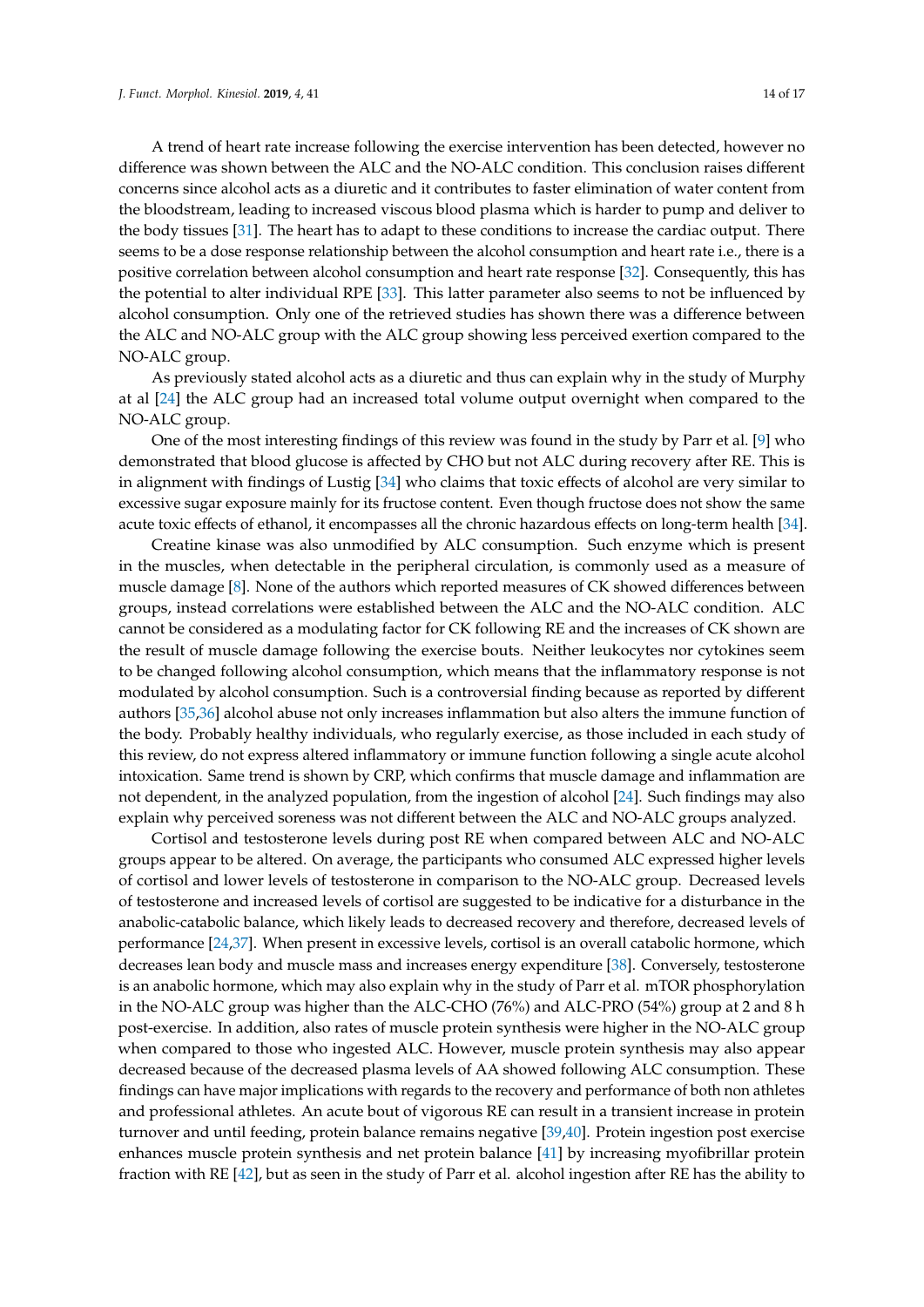disrupt this process. Beyond physical aspects, decreased protein synthesis leads to impaired long-term memory in humans [\[43–](#page-16-20)[45\]](#page-16-21), which can be particularly important in professional athletes who have many cognitive demands with respect to both short and long term memory [\[17\]](#page-15-13).

In regards to measures of force only study of Barnes et al. [\[18\]](#page-15-14) showed that following ALC consumption the levels of isometric, concentric and eccentric torque decreased, while other studies in this review that measured force production showed no differences between the ALC and NO-ALC groups during recovery following RE. As depicted in the results section, with respect to muscle function and force, only study by Barnes et al. has shown that moderate consumption of alcohol can amplify the loss of force associated with strenuous eccentric exercise [\[18\]](#page-15-14). This particular study detected significant decrements in average peak isometric, concentric and eccentric torques at 36 h post-exercise [\[18\]](#page-15-14). Clearly more research is needed since the outcomes among the mentioned studies are quite distinct. All measures of force were assessed from 2 h to 48 h post RT or ALC ingestion and the measures all appear decreased because of the exercise performed. The retrieved measures of performance returned to baseline within 2 days following both ALC consumption and the exercise bouts. Same trend is shown for the other two measures of performance retrieved: power and muscular endurance which decreased following the exercise bouts in both groups with no difference between those who consumed ALC and those who did not.

Several limitations have been encountered during the realization of this manuscript. Firstly, a very limited body of evidence was present within each screened database, on the topic of alcohol consumption following bouts of RE, therefore it is not possible to consider such review comprehensive and definitive. Few studies have evaluated in depth biological measures of protein synthesis or specific markers of muscular function. Other important limitation is the timely evaluation of each study. Each included measure was evaluated in a timeframe ranging from 2 h to 48h post exercise or alcohol consumption. Therefore, only acute modifications were evaluated and it was not possible to consider hormonal fluctuations beyond 2 days and their relative effects. Lastly, the total sample size of each study was small ranging between 8 and 19 participants.

## **5. Conclusions**

Alcohol consumption following resistance exercise doesn't seem to affect the majority of the retrieved biological and physical measures. However, levels of cortisol were increased, and levels testosterone and rates of muscle protein synthesis were decreased, which indicates that long term muscular adaptations could be impaired if alcohol consumption during recovery is consistent. Muscle function doesn't seem to be influenced by alcohol consumption during recovery. Studies with larger cohorts evaluating the effects of alcohol consumption during recovery following resistance exercise are needed to further understand the long-term effects of alcohol ingestion.

**Supplementary Materials:** Supplementary materials can be found at http://[www.mdpi.com](http://www.mdpi.com/2411-5142/4/3/41/s1)/2411-5142/4/3/41/s1.

**Author Contributions:** Conceptualization, N.L.; Methodology, N.L.; Writing – Original Draft Preparation, N.L.; Writing – Review & Editing, N.L;

**Funding:** This research received no external funding.

**Acknowledgments:** I would like to thank Kaltrina Feka and Valerio Giustino from PhD program in Health Promotion and Cognitive Sciences at University of Palermo for helping me to do the article search and assess risk of bias.

**Conflicts of Interest:** The author declares no conflict of interest.

#### **References**

- <span id="page-14-0"></span>1. Schoenfeld, B. *Science and Development of Muscle Hypertrophy*. 2016. Available online: http://[public.eblib.com](http://public.eblib.com/choice/publicfullrecord.aspx?p=4746185)/ choice/[publicfullrecord.aspx?p](http://public.eblib.com/choice/publicfullrecord.aspx?p=4746185)=4746185 (accessed on 13 May 2019).
- <span id="page-14-1"></span>2. Kraemer, W.; Ratamess, N. Physiology of resistance training: Current issues. *Orthop. Physic. Ther. Clin. N. Am.* **2000**, *9*, 467–513.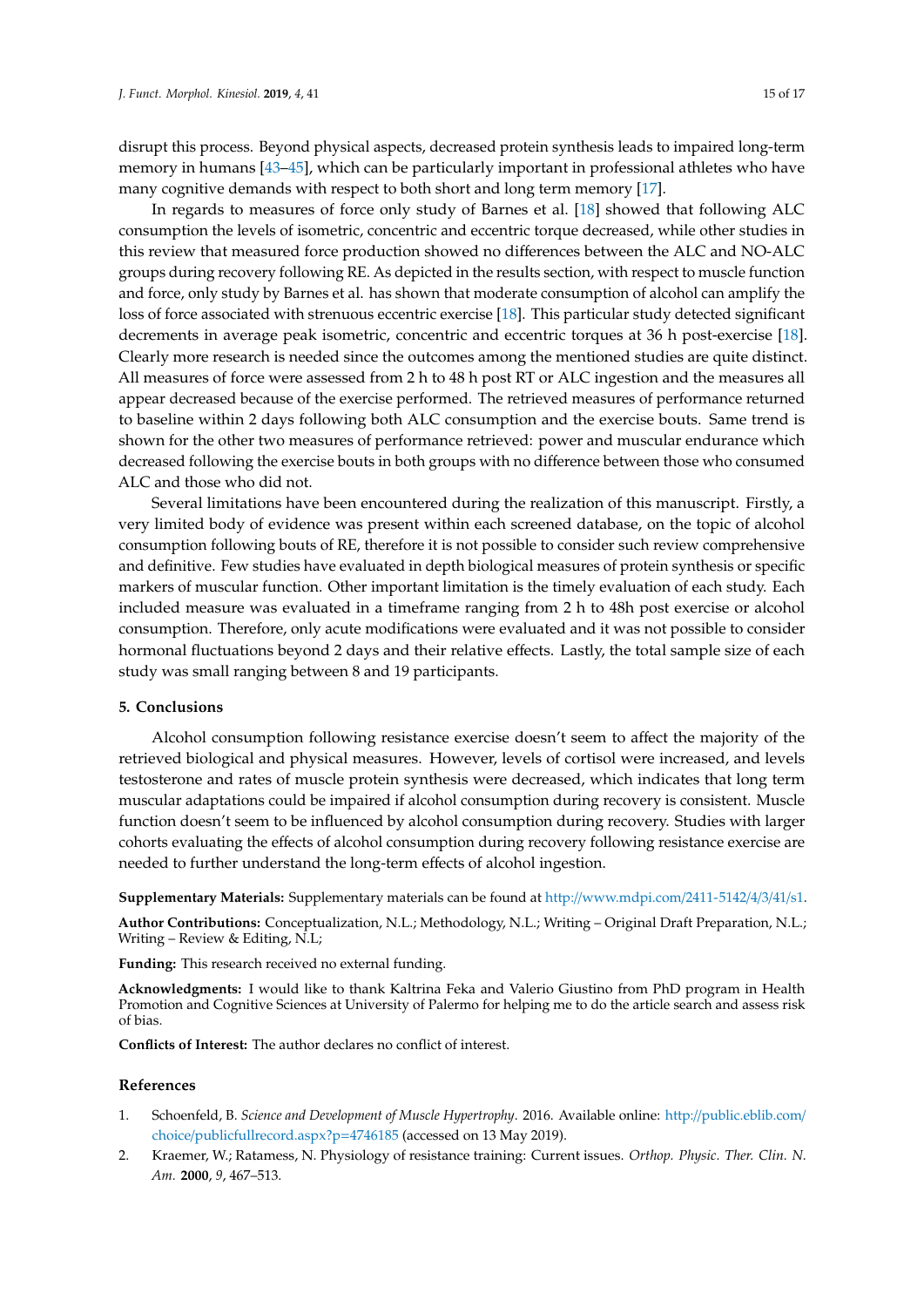- <span id="page-15-29"></span><span id="page-15-0"></span>3. Harries, S.K.; Lubans, D.R.; Callister, R. Resistance training to improve power and sports performance in adolescent athletes: A systematic review and meta-analysis. *J. Sci. Med. Sport* **2012**, *15*, 532–540. [\[CrossRef\]](http://dx.doi.org/10.1016/j.jsams.2012.02.005) [\[PubMed\]](http://www.ncbi.nlm.nih.gov/pubmed/22541990)
- <span id="page-15-1"></span>4. American College of Sports. American College of Sports Medicine position stand. Progression models in resistance training for healthy adults. *Med. Sci. Sports Exerc.* **2009**, *41*, 687–708. [\[CrossRef\]](http://dx.doi.org/10.1249/MSS.0b013e3181915670) [\[PubMed\]](http://www.ncbi.nlm.nih.gov/pubmed/19204579)
- <span id="page-15-2"></span>5. Hausswirth, C. *Recovery for Performance in Sport*; Human Kinetics: Champaign, IL, USA, 2019.
- <span id="page-15-3"></span>6. Barnett, A. Using recovery modalities between training sessions in elite athletes: Does it help? *Sports Med.* **2006**, *36*, 781–796. [\[CrossRef\]](http://dx.doi.org/10.2165/00007256-200636090-00005) [\[PubMed\]](http://www.ncbi.nlm.nih.gov/pubmed/16937953)
- <span id="page-15-4"></span>7. Halson, S. Recovery techniques for athletes. *Aspetar Sports Med. J.* **2013**, *26*, 1–6.
- <span id="page-15-5"></span>8. Vella, L.D.; Cameron-Smith, D. Alcohol, athletic performance and recovery. *Nutrients* **2010**, *2*, 781–789. [\[CrossRef\]](http://dx.doi.org/10.3390/nu2080781)
- <span id="page-15-6"></span>9. Parr, E.B.; Camera, D.M.; Areta, J.L.; Burke, L.M.; Phillps, S.M.; Hawley, J.A.; Coffey, V.G. Alcohol ingestion impairs maximal post-exercise rates of myofibrillar protein synthesis following a single bout of concurrent training. *PLoS ONE* **2014**, *9*, e88384. [\[CrossRef\]](http://dx.doi.org/10.1371/journal.pone.0088384) [\[PubMed\]](http://www.ncbi.nlm.nih.gov/pubmed/24533082)
- <span id="page-15-22"></span><span id="page-15-7"></span>10. Barnes, M.J. Alcohol: Impact on sports performance and recovery in male athletes. *Sports Med.* **2014**, *44*, 909–919. [\[CrossRef\]](http://dx.doi.org/10.1007/s40279-014-0192-8) [\[PubMed\]](http://www.ncbi.nlm.nih.gov/pubmed/24748461)
- <span id="page-15-23"></span><span id="page-15-8"></span>11. Mager, A. 'White liquor hits black livers': Meanings of excessive liquor consumption in South Africa in the second half of the twentieth century. *Soc. Sci. Med.* **2004**, *59*, 735–751. [\[CrossRef\]](http://dx.doi.org/10.1016/j.socscimed.2003.12.005)
- <span id="page-15-24"></span>12. Miguez, H.A. Epidemiology of alcohol consumption in Argentina. *Vertex* **2003**, *14*, 19–26.
- <span id="page-15-25"></span><span id="page-15-9"></span>13. Pretorius, L.; Naidoo, A.; Reddy, S.P. "Kitchen cupboard drinking": A review of South African women's secretive alcohol addiction, treatment history, and barriers to accessing treatment. *Soc. Work Public Health* **2009**, *24*, 89–99. [\[CrossRef\]](http://dx.doi.org/10.1080/19371910802569575) [\[PubMed\]](http://www.ncbi.nlm.nih.gov/pubmed/19229775)
- <span id="page-15-26"></span><span id="page-15-10"></span>14. Rachdaoui, N.; Sarkar, D.K. Effects of alcohol on the endocrine system. *Endocrinol. Metab. Clin. N. Am.* **2013**, *42*, 593–615. [\[CrossRef\]](http://dx.doi.org/10.1016/j.ecl.2013.05.008) [\[PubMed\]](http://www.ncbi.nlm.nih.gov/pubmed/24011889)
- <span id="page-15-27"></span><span id="page-15-11"></span>15. Lang, C.H.; Pruznak, A.M.; Nystrom, G.J.; Vary, T.C. Alcohol-induced decrease in muscle protein synthesis associated with increased binding of mTOR and raptor: Comparable effects in young and mature rats. *Nutr. Metab.* **2009**, *6*, 4. [\[CrossRef\]](http://dx.doi.org/10.1186/1743-7075-6-4) [\[PubMed\]](http://www.ncbi.nlm.nih.gov/pubmed/19154606)
- <span id="page-15-28"></span><span id="page-15-12"></span>16. Vary, T.C.; Frost, R.A.; Lang, C.H. Acute alcohol intoxication increases atrogin-1 and MuRF1 mRNA without increasing proteolysis in skeletal muscle. *Am. J. Physiol. Regul. Integr. Comp. Physiol.* **2008**, *294*, R1777–R1789. [\[CrossRef\]](http://dx.doi.org/10.1152/ajpregu.00056.2008) [\[PubMed\]](http://www.ncbi.nlm.nih.gov/pubmed/18401005)
- <span id="page-15-30"></span><span id="page-15-13"></span>17. Downs, S.H.; Black, N. The feasibility of creating a checklist for the assessment of the methodological quality both of randomised and non-randomised studies of health care interventions. *J. Epidemiol. Commun. Health* **1998**, *52*, 377–384. [\[CrossRef\]](http://dx.doi.org/10.1136/jech.52.6.377) [\[PubMed\]](http://www.ncbi.nlm.nih.gov/pubmed/9764259)
- <span id="page-15-14"></span>18. Barnes, M.J.; Mundel, T.; Stannard, S.R. Acute alcohol consumption aggravates the decline in muscle performance following strenuous eccentric exercise. *J. Sci. Med. Sport* **2010**, *13*, 189–193. [\[CrossRef\]](http://dx.doi.org/10.1016/j.jsams.2008.12.627) [\[PubMed\]](http://www.ncbi.nlm.nih.gov/pubmed/19230764)
- <span id="page-15-17"></span>19. Barnes, M.J.; Mundel, T.; Stannard, S.R. The effects of acute alcohol consumption on recovery from a simulated rugby match. *J. Sports Sci.* **2012**, *30*, 295–304. [\[CrossRef\]](http://dx.doi.org/10.1080/02640414.2011.637949) [\[PubMed\]](http://www.ncbi.nlm.nih.gov/pubmed/22168345)
- <span id="page-15-20"></span>20. Clarkson, P.M.; Reichsman, F. The effect of ethanol on exercise-induced muscle damage. *J. Stud. Alcohol* **1990**, *51*, 19–23. [\[CrossRef\]](http://dx.doi.org/10.15288/jsa.1990.51.19)
- <span id="page-15-18"></span>21. Haugvad, A.; Haugvad, L.; Hamarsland, H.; Paulsen, G. Ethanol Does Not Delay Muscle Recovery, but Decreases the Testosterone: Cortisol Ratio. *Med. Sci. Sports Exerc.* **2014**, *46*, 2175–2183. [\[CrossRef\]](http://dx.doi.org/10.1249/MSS.0000000000000339)
- <span id="page-15-19"></span>22. Levitt, D.E.; Hiu-Ying, L.; Duplanty, A.A.; McFarlin, B.K.; Hill, D.W.; Vingreen, J.L. Effect of alcohol after muscle-damaging resistance exercise on muscular performance recovery and inflammatory capacity in women. *Eur. J. Appl. Physiol.* **2017**, *117*, 1195–1206. [\[CrossRef\]](http://dx.doi.org/10.1007/s00421-017-3606-0)
- <span id="page-15-21"></span>23. McLeay, Y.; Stannard, S.R.; Mundel, L.; Foskett, A.; Barnes, M. Effect of Alcohol Consumption on Recovery From Eccentric Exercise Induced Muscle Damage in Females. *Int. J. Sport. Nutr. Exerc. Metab.* **2017**, *27*, 115–121. [\[CrossRef\]](http://dx.doi.org/10.1123/ijsnem.2016-0171) [\[PubMed\]](http://www.ncbi.nlm.nih.gov/pubmed/27768503)
- <span id="page-15-16"></span>24. Murphy, A.P.; Snape, A.E.; Minett, G.M.; Skein, M.; Duffield, R. The effect of post-match alcohol ingestion on recovery from competitive rugby league matches. *J. Strength Cond. Res.* **2013**, *27*, 1304–1312. [\[CrossRef\]](http://dx.doi.org/10.1519/JSC.0b013e318267a5e9) [\[PubMed\]](http://www.ncbi.nlm.nih.gov/pubmed/22836602)
- <span id="page-15-15"></span>25. Poulsen, M.B.; Jakobsen, J.; Aagaard, N.K.; Andersen, H. Motor performance during and following acute alcohol intoxication in healthy non-alcoholic subjects. *Eur. J. Appl. Physiol.* **2007**, *101*, 513–523. [\[CrossRef\]](http://dx.doi.org/10.1007/s00421-007-0511-y) [\[PubMed\]](http://www.ncbi.nlm.nih.gov/pubmed/17717682)